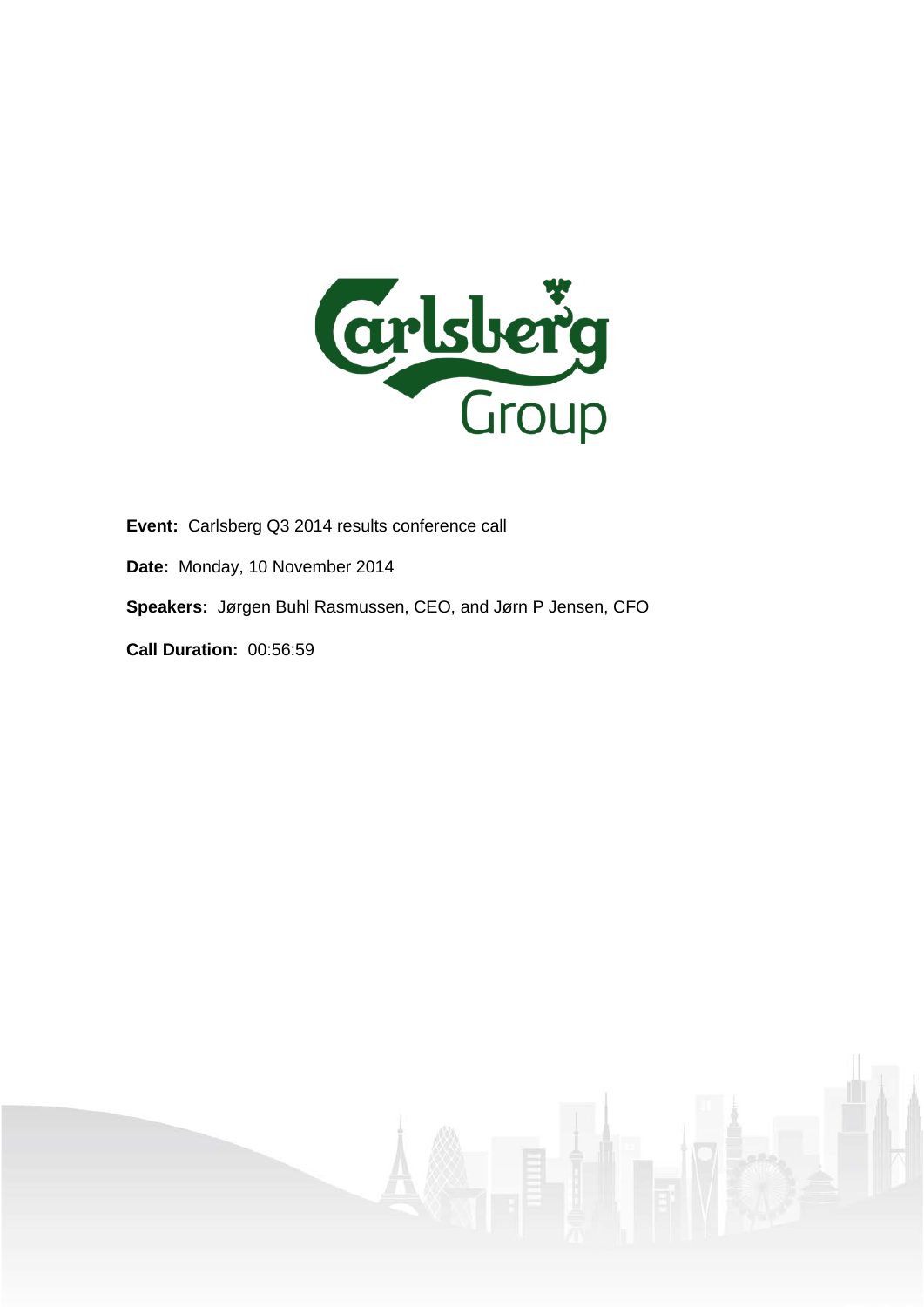OPERATOR: Welcome to the Carlsberg Q3 report 2014. At this time, all participants are in a listen-only mode and later we will conduct a question-and-answer session. Please note that this conference is being recorded. I'll now turn the call over to CEO Jørgen Buhl Rasmussen. Jørgen, you may now begin.

JØRGEN BUHL RASMUSSEN: Thank you and good morning to everybody and welcome to our nine months 2014 results conference call. As you heard, my name is Jørgen Buhl Rasmussen and I have with me our CFO, JØRN P JENSEN, and Vice President of Investor Relations, Peter Kondrup.

> Please turn to slide 3 and the headlines for the first nine months. We saw market value growth in all regions. In volume terms, beer markets were mixed with slightly growing Western European markets, a decline in Eastern Europe and continued growth in Asia. We grew our market share year-on-year in Western Europe and Asia and our Eastern European market share grew sequentially. Driven by our strong commercial execution, we continued to improve price and mix and delivered a very healthy 4 per cent price/mix improvement. We continued to push our commercial agenda and maintained a high level of investment in our international brand portfolio and we launched several innovations and maintained an overall high level of commercial activities. Our cost agenda remains unchanged and we focus on executing our many efficiency programmes, including the rollout of BSP1, which went live in three more markets in October. The significant integration task of Chongqing is progressing according to schedule and we are strengthening and refreshing sales capabilities and brand portfolio, as well as implementing Carlsberg tools and processes in all functions. Despite the weak Eastern European markets,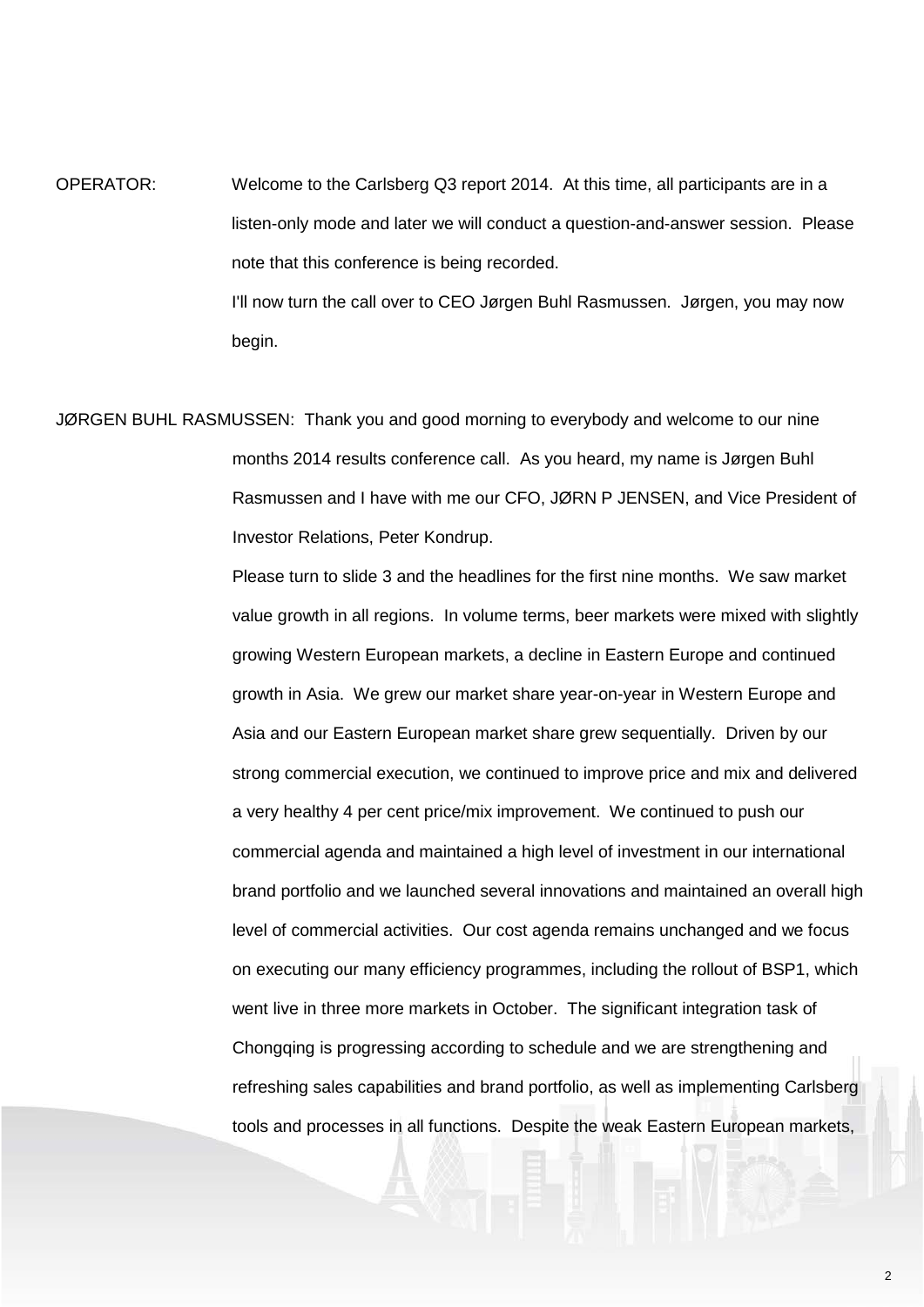we sustained a solid operating profit growth, delivering 5 per cent organic growth for the nine months.

Slide 4, please. Beer volumes for the nine months declined organically by 2 per cent. Volumes grew in Western Europe and we saw flat volume development in Asia and declining volumes in Eastern Europe. Reported beer volumes grew by 4 per cent due to the acquisition impact from Chongqing.

Slide 5, please. Organic net revenue growth was +3 per cent, supported by the continued healthy price/mix development of 4 per cent. Operating profit grew organically by 5 per cent. That was driven by growth in Western Europe and Asia and a decline in Eastern Europe as a result of the market decline and higher costs than last year. In addition, Q3 in Eastern Europe was impacted by different phasing of sales and marketing versus last year, write-off on obsolete stocks and the phasing of last year's cost reductions. The acquisition impact was related to the purchase of Chongqing Brewery and the substantial negative currency impact was due to weaker currencies in seven markets, especially in Eastern Europe. All in all, the group delivered flat reported operating profit growth, despite the volume decline in Eastern Europe and the substantial negative currency headwind.

Now slide 6, please, and an update on our international premium brands. Overall, we continued to push our commercial agenda and saw a strong performance of our international premium brands. The Carlsberg brand grew 3 per cent in its premium markets. The brand did particularly well in Asia, driven by good performance of Chill and Light in China and Carlsberg Elephant in India. In September, we started the activation of the Euro 2016 football sponsorship. The Tuborg brand grew 23 per cent. An important driver was Asia, where volumes more than doubled as a result of good performance in China and India. 1664 grew by 10 per cent, mainly driven by good performance in France. This was partly due to easy comps due to destocking in Q1 last year and partly due to market growth and share gains. In addition, the brand achieved good results in Asia. Our super-premium beer,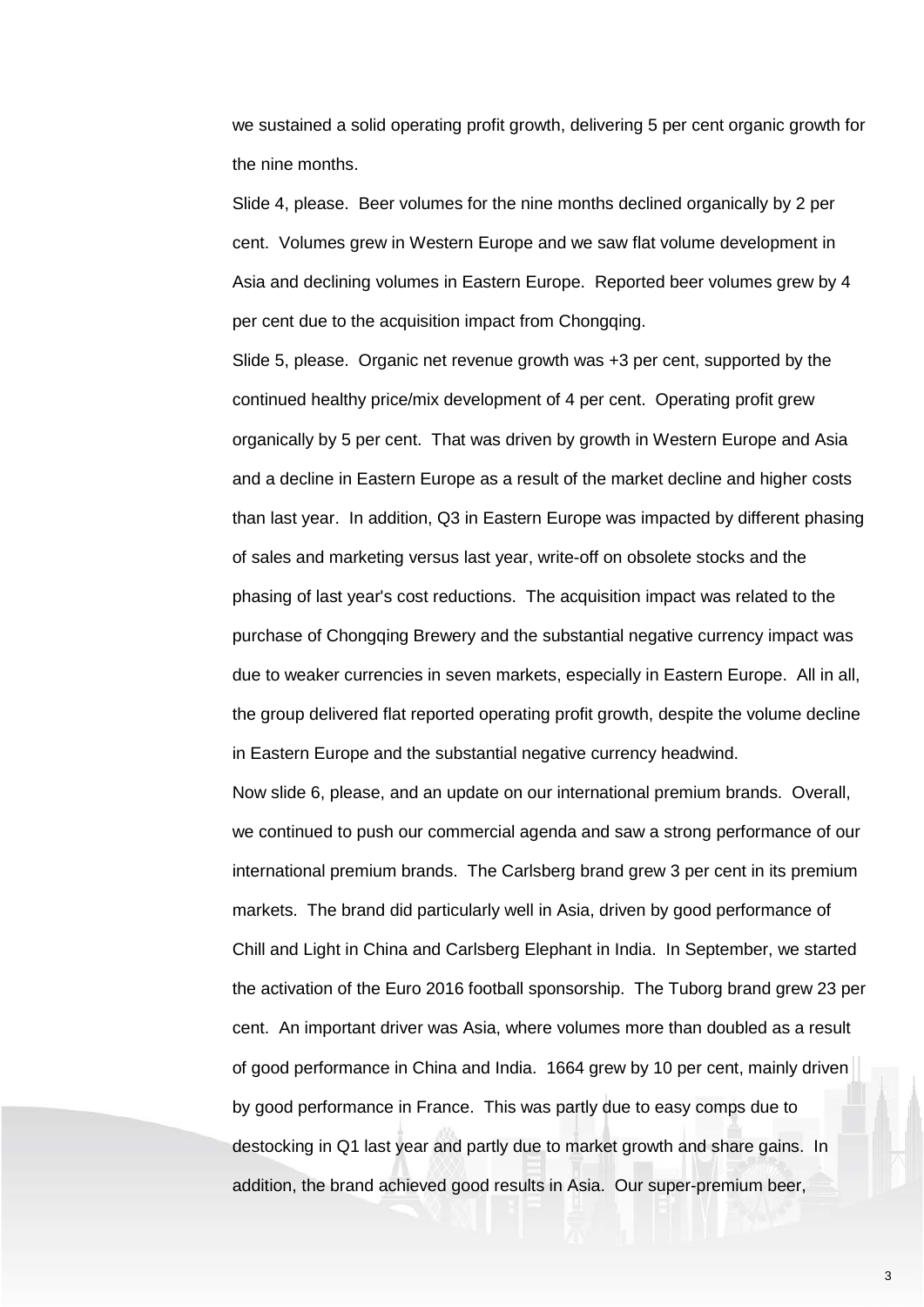Grimbergen, grew 30 per cent due to strong expansion to new markets and market share gains in France. Somersby grew 43 per cent as a result of rollout in new markets, line extensions in existing markets and strong performance in Poland, the UK and Portugal.

Now to slide 8, please, and a few comments on our regions. The Western European markets were slightly growing for the nine months. In Q3, markets declined, mainly as we were cycling last year's very strong July. We continued to strengthen our market positions and our overall Western European market share grew year-to-date with a particularly strong performance in Q3. We gained market share in the majority of our markets. Based on the nine months performance, we are on track to deliver share gain in the region for the fourth year in a row. Our beer volumes grew organically by 3 per cent, mainly as a result of market share grow, slightly growing markets and destocking in France last year. Price/mix was down by 1 per cent. The positive impact from our value management efforts across the region was offset by the growth in other beverages and channel mix. Our non-beer volumes grew organically by 6 per cent, primarily due to a strong performance in the Nordics. In Poland, we grew beer volumes by 6 per cent in a market growing by an estimated 1 per cent and we gained both volume and value share. Strong commercial execution, increased distribution and strong performance of our local power brands, Somersby and Radler, explain the strong growth. Price/mix was flat in Poland. Our French volumes grew by 13 per cent in a market growing by an estimated 3 per cent. Our volumes were positively impacted by last year's destocking in Q1. Our market share was slightly up, driven by strong performance of our premium brands such as 1664, Grimbergen and Tuborg Skøll, as well as by K by Kronenbourg in the mainstream segment. The UK market grew 1 per cent after a strong Q2 and a soft Q3 and our market share declined. Our Nordic business performed strongly, driven by better weather than last year, soft-drinks category growth and strong commercial execution, which included the launch of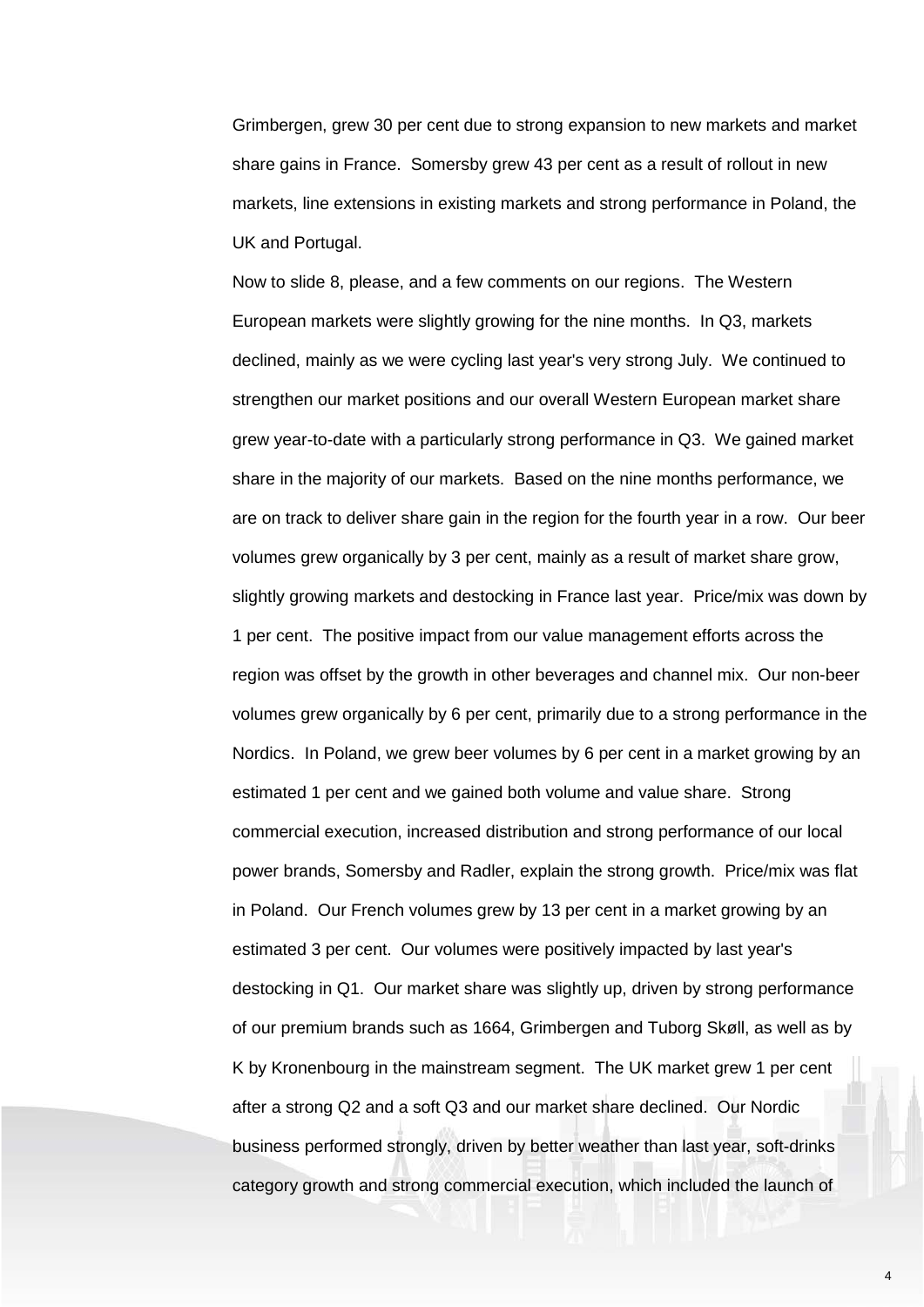innovations and the ongoing value management efforts. The markets and our volumes grew in Denmark, Norway and Sweden, while the Finnish market was flat. In March, BSP1 was rolled out in the UK and on 1 October in Finland, Poland and Switzerland. The next wave of markets is expected to be in the spring of 2015. Operating profit grew strongly by 7 per cent and operating profit margin expanded by 50 basis points to 14.9 per cent. The earnings growth was driven by the volume growth, cost savings within supply chain and the overall efficiency improvements in all areas throughout the Group and in spite of the higher BSP1 costs. Slide 9 and Eastern Europe. The Eastern European beer markets remained challenging due to the overall uncertain microenvironment in Russia and Ukraine. The Russian beer market declined an estimated 6 to 7 per cent for the nine months, supported by good weather in Q3. The beer market in Ukraine was down by approximately 10 per cent. Our beer volumes declined by 10 per cent, mainly driven by our Russian business. Organic net revenue declined by 1 per cent and by 17 per cent in DKK due to the significant negative currency impact from the Russian and Ukrainian currencies. Price/mix was very strong at 9 per cent. The price/mix was mainly driven by price increases, mix improvements and the changed pack sizes in Russia. Organic operating profit declined by 4 per cent and operating profit margin by 50 basis points. The strong price/mix and efficiency improvements were not enough to offset the impact from lower volumes and in Q3 higher sales and marketing investments versus last year, a write-off on obsolete stocks in Russia and the phasing of last year's cost reductions. The write-off on obsolete stock happened following the significant changes in the Russian market that have caused some inefficiency in the Russian supply chain during the last quarters. Slide 10 and Russia, please. The Russian market declined by an estimated 6 to 7

economic growth, which impacts overall consumer spending negatively. In Q3 market development was slightly better than anticipated due to the very favourable

per cent for the nine months, as well as in Q3. The market is impacted by the slow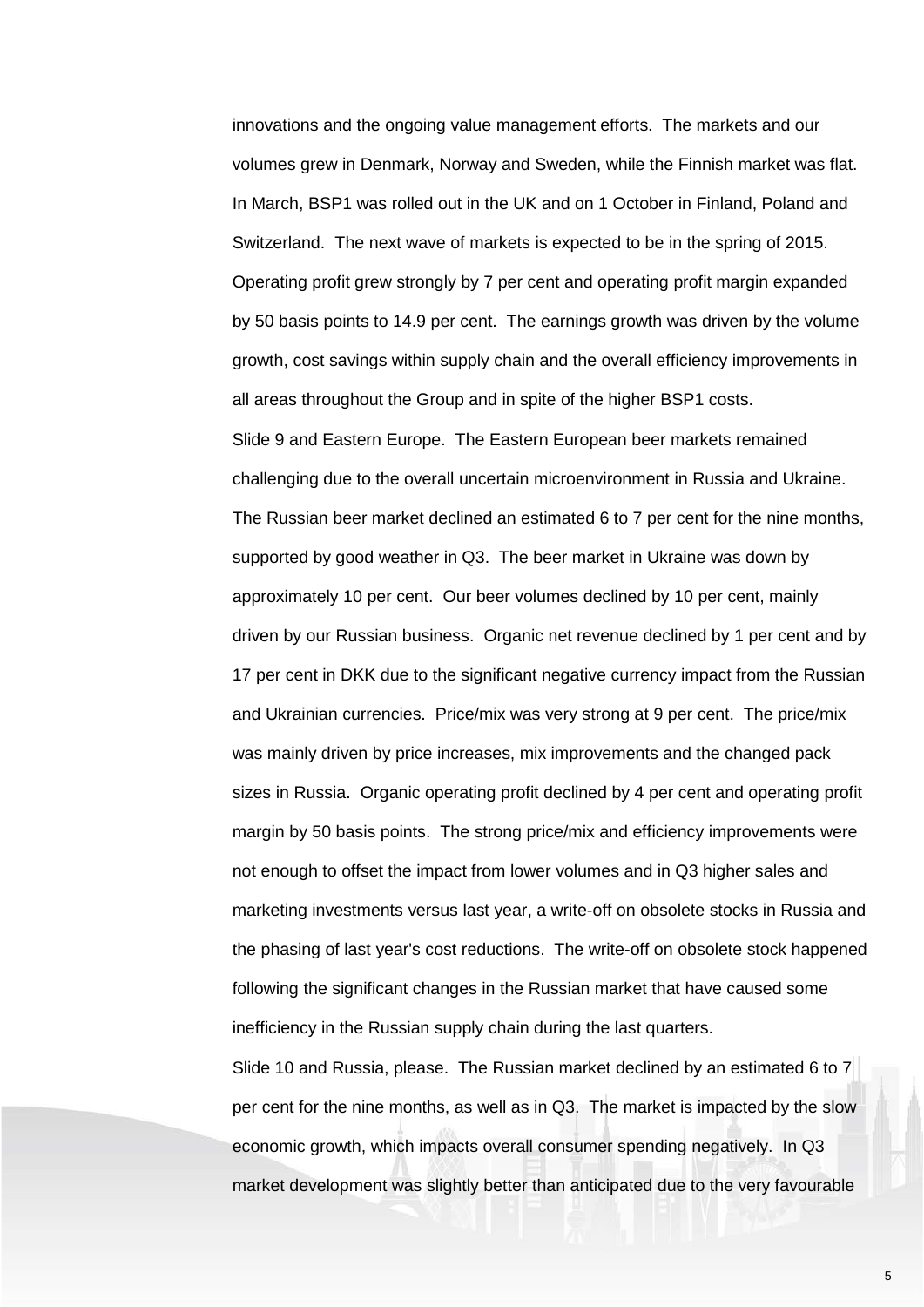weather conditions in September. Underlying, we estimate that the market in Q3 declined by higher single-digit percentages. We strengthened our market share versus the second quarter by 140 basis points to 37.9 per cent for Q3, although we lost year-on-year. The reasons behind the year-on-year loss are the same as we explained after Q2. Firstly, our price leadership, primarily in modern trade, impacted our share negatively. Secondly, we have replaced some SKUs with SKUs containing slightly less liquid in order to minimise price increases and improve affordability. This impacted volume share negatively but price/mix positively. Finally, in March and April we had to list the new SKUs at the same time as Baltika changed its legal structure and this created some disruptions in deliveries. We continued to execute on our strategy of balancing volume and value and, consequently, we managed to show much better value and volume share dynamics. Good performance of local brands such as Baltika 7 and Baltika 9, as well as good performance of several of our premium innovations, were drivers of this. Our volumes declined by 11 per cent due to the market decline and market share developments. Price/mix for beer was +8 per cent, driven by price increases in March and May, mix improvements and value engineering, ie the launch of the aforementioned smaller pack sizes, and in October we took another price increase of 2 per cent. We often receive questions on regulation. The only new since our Q2 announcement is that the proposed excise tax freeze for 2015 has been through the first reading in the Duma.

Now slide 11, please, on Asia. In Asia, our continuous efforts to strength our market position continued to yield positive results and we increased our market share in most markets in the region. We kept a high level of commercial activities, including a strong push behind our international premium portfolio, which continues to deliver outstanding results. Tuborg more than doubled its volumes and Carlsberg grew 14 per cent in its premium markets. In addition, we revitalised our local power brands and further strengthened sales capabilities. Including the Chongqing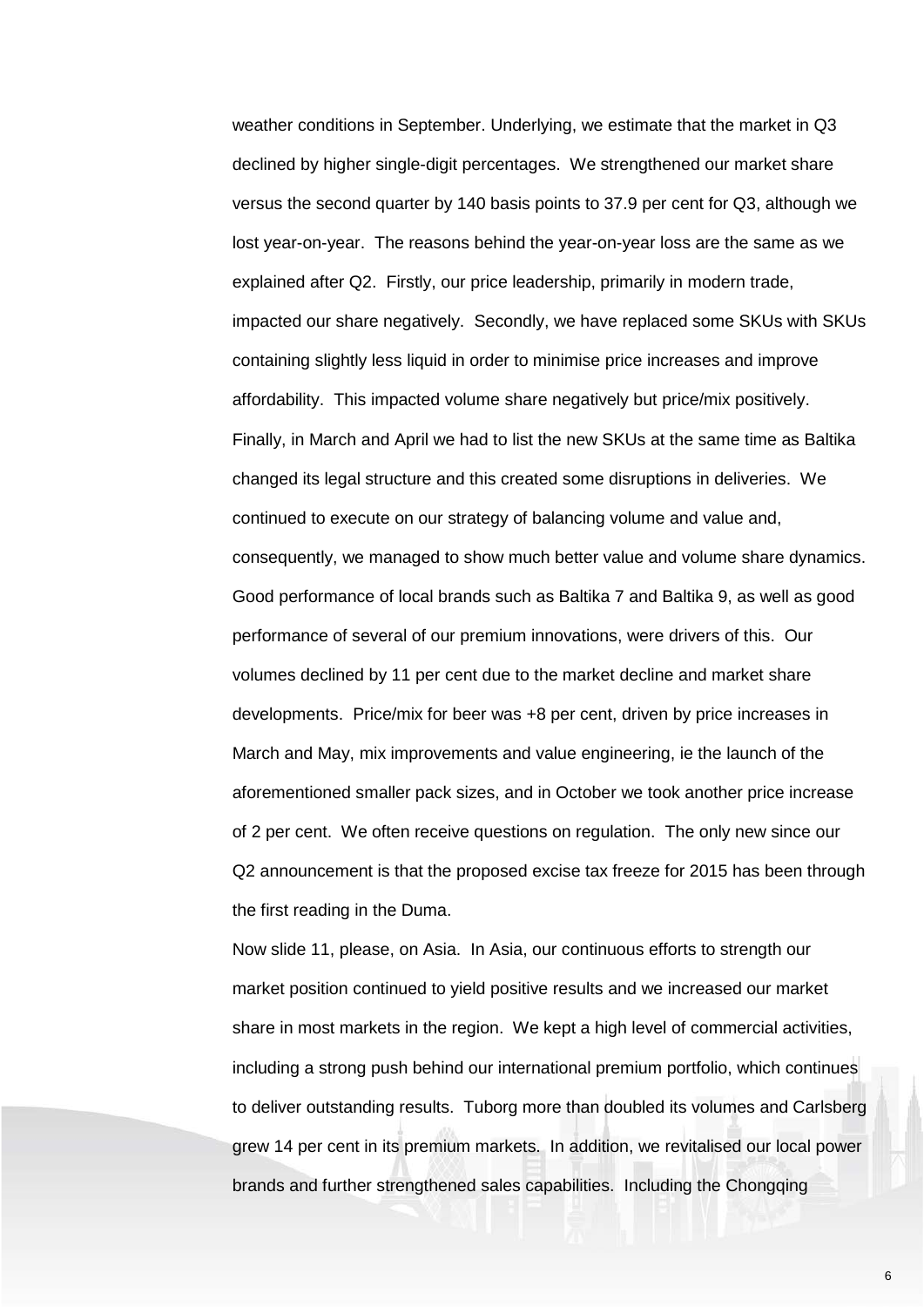acquisition, beer volumes grew by 26 per cent and 35 per cent in Q3. Organically, volumes were flat. With 4 per cent organic volume growth in Q3, the volume trend improved during the year. We saw particularly strong growth in India, Nepal, Cambodia and Laos and for the international premium portfolio in China and India. For the nine months the beer markets in the western Chinese provinces performed worse than the overall Chinese market due to the unrest in Xinjiang and bad weather in several provinces. In Q3, dynamics in the western Chinese provinces were better than the overall Chinese market, which declined by an estimated 8 per cent. In addition, our volumes were impacted by the delisting of unprofitable of SKUs in one province. Excluding China, our regional volumes grew organically by 10 per cent. Driven by a strong price/mix of 7 per cent, organic revenue growth was 11 per cent. Organic growth in revenue accelerated during the year. The strong price/mix improvement was driven by our international premium brands, price increases, value management efforts across the region and delisting of low-priced and unprofitable SKUs in China. In China, the portfolio clean-up led to a very strong price/mix and we achieved low single-digit organic revenue growth in spite of the volume decline. Organic operating profit grew by 7 per cent. Profits were impacted by investments in growth such as the start-up in Myanmar and higher sales and marketing investments. However, this negative impact was more than offset by the positive price/mix and an income from a terminated licence agreement in Q2. Profit dynamics also accelerated positively during the year. As expected, the operating profit margin decline was due to the consolidation of Chongqing Brewery that has a margin somewhat below the Asian regional average.

With this, I would like to hand over to Jørn, who will now walk us through the financials.

JØRN P JENSEN: Thank you, Jørgen. Please turn to slide 13. As already explained, trading conditions in Eastern Europe remained tough in Q3 due to the impact of the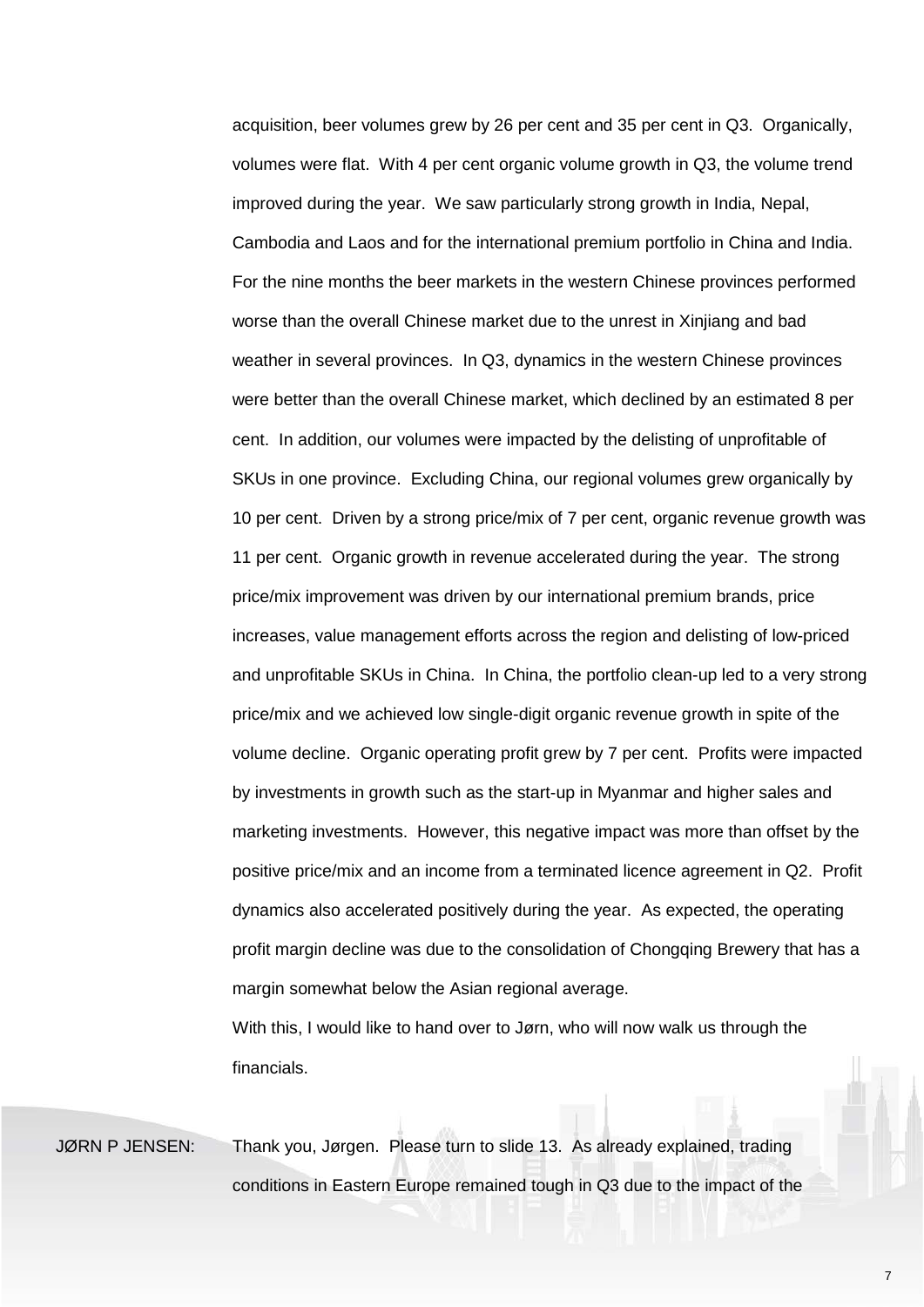uncertain geopolitical environment on the economies and the consumers. In this business climate, I am pleased that we were able to offset the negative development in our Eastern European business through strong commercial execution and a tight focus on costs and efficiencies across the Group, which delivered growth in operating profit in both Western Europe and Asia. For the first nine months, price/mix, gross profit and operating profit per hectolitre were all up mid-single digit. BSP1 is now live in in six countries. On 1 October, Finland, Poland and Switzerland went live and the transition has gone very well. As I have stated before, the transformational BSP1 project is very important and represents a step-change in our Western European operating model.

Now to slide 14 and the income statement. Organic net revenue increased by 3 per cent or DKK 1.5 billion, driven by a positive price/mix. The acquisition impact amounted to DKK 2.2 billion and was mainly related to Chongqing Brewery. The negative currency impact was mainly due to the Eastern European currencies. COGS per hectolitre increased slightly organically. However, due to the positive price/mix, gross profit per hectolitre developed positively and was up 6 per cent in organic terms. Reported gross profit margin was up 10 basis points, while the organic gross profit margin improved by 60 basis points. Total opex increased organically by 6 per cent. This increase was mainly driven by higher logistics costs in Eastern Europe, BSP1-related costs in Western Europe and higher sales and marketing investments. BSP1 costs amounted to approximately DKK 350 million, in line with our plans. All in all, organic growth in operating profit was DKK 369 million or plus 5 per cent. As I mentioned on the previous slide, this growth was driven by strong results in Asia and Western Europe, which more than offset the negative development in Eastern Europe. Reported operating profit was flat due to a significant negative currency impact.

Now to slide 15. Special items were up a little versus last year and amounted to DKK -218 million. Net interest costs were down DKK 185 million compared to last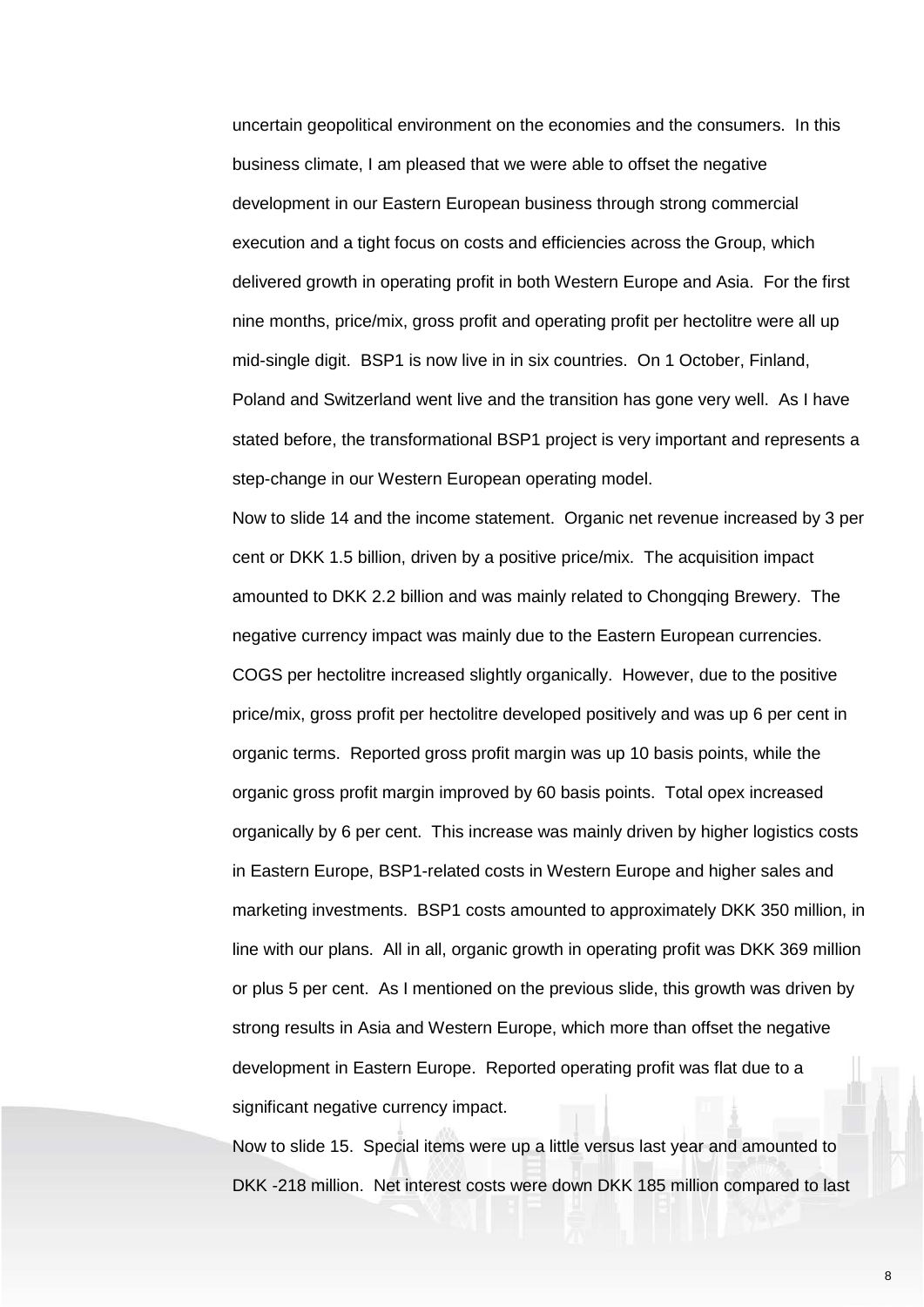year due to lower average funding costs. Other financial items were impacted by currency movements and fair value adjustments and increased by DKK 150 million. Pre-tax profit was flat versus last year to the adverse impact from currencies. Finally, the tax rate was 25 per cent and consequently reported net profit was down 1 per cent.

Now to cash flow on slide 16. The sum of the first three lines - EBITDA including other non-cash items - adds up to DKK 10.1 billion, which is on par with last year. The change in trade working capital was minus DKK 427 million. Trade working capital was impacted by seasonality and higher invoiced prices. The 12-month average trade working capital to net revenue was minus 3.7 per cent compared to minus 3.5 per cent last year. The change in other working capital was impacted by lower VAT payables and amounted to minus DKK 706 million. Paid net interests were DKK 1.1 billion, which was down significantly from last year. The decline was due to lower funding costs, as well as settlement of financial instruments last year. All in all, the cash flow from operations was DKK 6 billion.

On slide 17, capex was DKK 3.3 billion and was primarily driven by capacity investments in Asia, some structural enhancement investments in Western Europe and finally investments in sales equipment to generate top-line growth. Net acquisitions amounted to DKK -23 million. This was significantly less than last year, when it was impacted by prepayments related to the acquisition of shares in Chongqing Brewery. All in all, free cash flow was DKK 2.6 billion, an improvement of DKK 119 million versus last year.

Now to slide 19 and the full year outlook. Based on unchanged assumptions, we maintain the outlook for the year. We expect low to mid-single digit percentage growth in organic operating profit. Including the acquisition impact from Chongqing and the assumed significant currency headwind, reported operating profit is expected to decline by low to mid-single digit percentages. The outlook is based on an unchanged average rouble/euro exchange rate of approximately 50 for the year.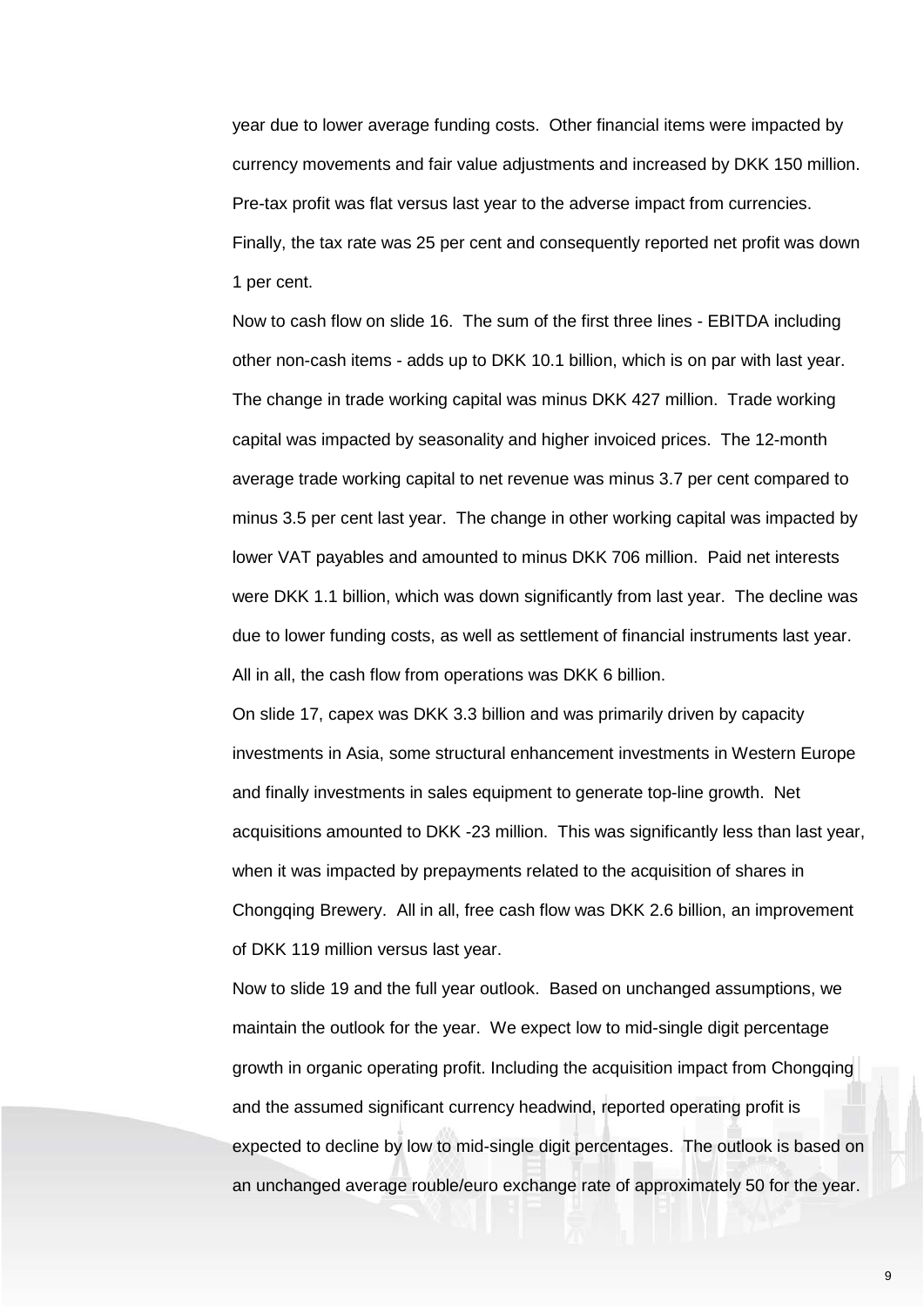This includes an average exchange rate of around 48 for the first nine months and a further devaluation in Q4. Despite the lower operating profit margin in Eastern Europe in Q3, we expect the full year margin to be, as previously indicated, close to last year's level. You might also recall that the margin was quite high in Q2, ie there can be significant differences from quarter to quarter. Adjusted net profit or clean EPS is expected to decline by mid to high single-digit percentages. As I said after Q2, this outlook does not assume the usual high level of stocking at distributors in Russia at the end of the year.

JØRGEN BUHL RASMUSSEN: Thank you, Jørn. This was all for today before the Q&A. To summarise, the group managed to deliver 5 per cent organic operating profit growth and increased cash flow despite the market challenges in Eastern Europe. We delivered solid market share performance in most markets and especially our international premium brands and innovations are performing strongly. Price/mix was a healthy 4 per cent. Finally, that we are able to deliver such results in the current environment underpins the strength of our business model, our brands and our people, as well as our ability and determination to focus on executing on our key priorities. Now we are happy to take questions.

OPERATOR: Thank you. We'll now begin the question-and-answer session. If you have a question, you have to press star and then one on your touchtone phone. If you wish to be removed from the queue, please press the hash key or the pound sign. Once again, I'll remind you. If you have a question, please press star and then one on your touchtone phone.

> The first question is coming from Mr Michael Vitfell-Rasmussen from ABG Sundal Collier. Please go ahead, sir.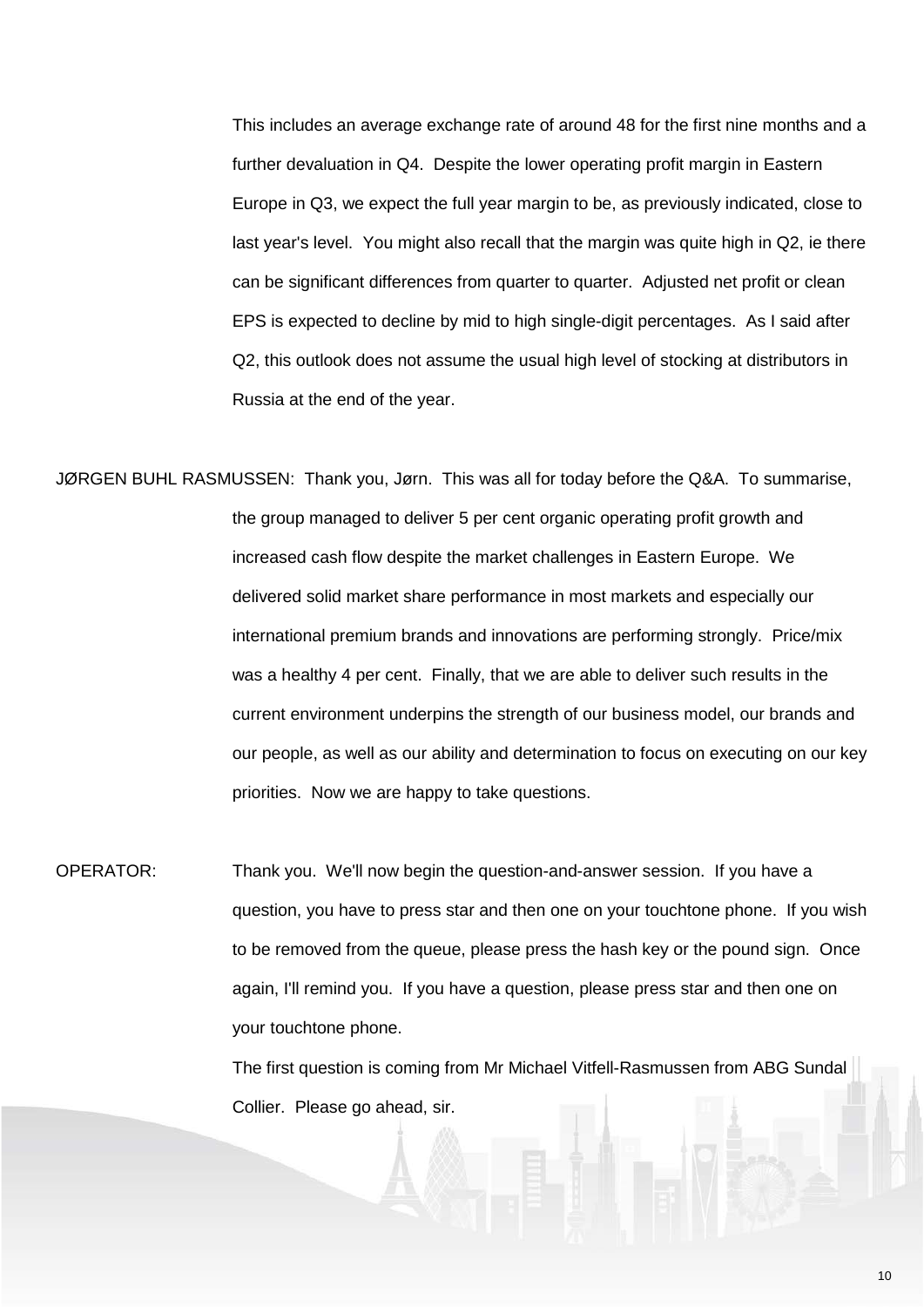MICHAEL VITFELL-RASMUSSEN: Thank you and good morning, everybody. I'd like to start up in Russia and ask if peers have followed you in putting in less volume in each bottle and just how that is driving the market dynamics, ie are consumers actually reacting to this at all? Then also, if you could give us a little bit more insight into the 140 basis point market share improvement you saw sequentially from Q2, what do you think is driving this? Do you think you can drive your market share kind of above the level that you had before the changed legal structure in Baltika?

> Then a second question on Russia and the deregulation. There's been some more stories in the media both about the potential beer duty freeze but there's also been some talks about a change of the kiosk ban and other changes. Can you give us a full update, please, on how you see these things and, more importantly probably, what do you think is driving this sudden change to lawmakers? Finally, are you budgeting 2015 with or without higher duties in Russia? Thank you.

JØRGEN BUHL RASMUSSEN: Thanks, Michael. To your first question about downsizing, I can say the competition seems to be following. If you take the major players, the four players, the big ones, two more are definitely following and one is already in the market and the other one is kind of coming into the market, so there's only one left of the four major players where we haven't seen any signs yet.

> On the 140 basis point share growth, a very strong performance in general in modern trade where we see strong performance. I would say it's a combination of brands, innovation and promotional activity that drives the share gain. As I've said many, many times in the last many, many years, the share will be up and down in quarters and it's more important that we stay on a positive trend line, so don't assume 140 basis points every quarter. It will be up and down by quarter. The trend line is much more important to look at and I think we are on the right trend line this year compared to last year.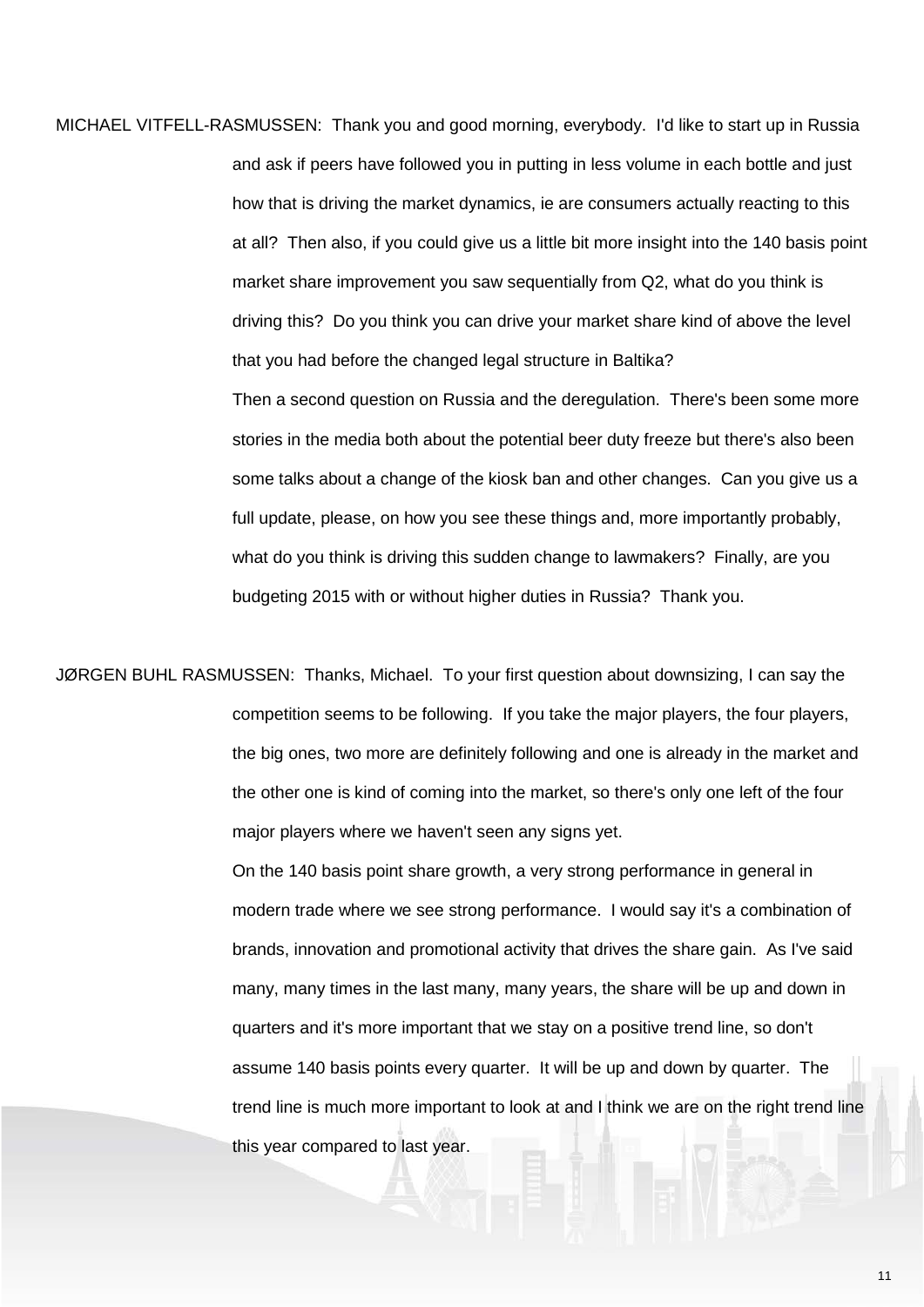On regulation, as we stated also in our release, the duty freeze has been through the first reading, not yet the second reading, and that's really the important one. I would say it looks likely, but nothing is given until it has been through the second reading. Let's see. In general there's definitely, as you refer to also, a lot more kind of positive statements being made about regulation and not regulation and maybe turning back some of the regulation being put in place in the last few years, so more positive sentiment about regulation for the beer category and for alcohol in general. I think it's driven overall by a tough climate in Russia, a tough business climate, but also based on a much better understanding in the political environment that this industry - the beer industry - has been through some very, very difficult years with a lot of negative consequences in terms of GDP, in terms of employment in the regions, et cetera. I think their understanding is much better now than what it was a couple of years ago and probably drives this more positive sentiment.

JØRN P JENSEN: Michael, on your final question, as always, we are not at this point in time discussing individual assumptions in the budget for next year. We'll take all that when we get to February.

MICHAEL VITFELL-RASMUSSEN: Okay. Thank you very much.

OPERATOR: The next question is from Trevor Stirling from Bernstein. Please go ahead.

TREVOR STIRLING: Morning, gentlemen. A couple of questions from my side. Firstly, in looking at Russian margins, we've had a lot of quarterly volatility and you outlined some of the reasons for that. If you're trying to look at the underlying trend, is it fair to look at the nine months and the 50 bps of margin decline in the nine months and say that's really the underlying trend at the moment?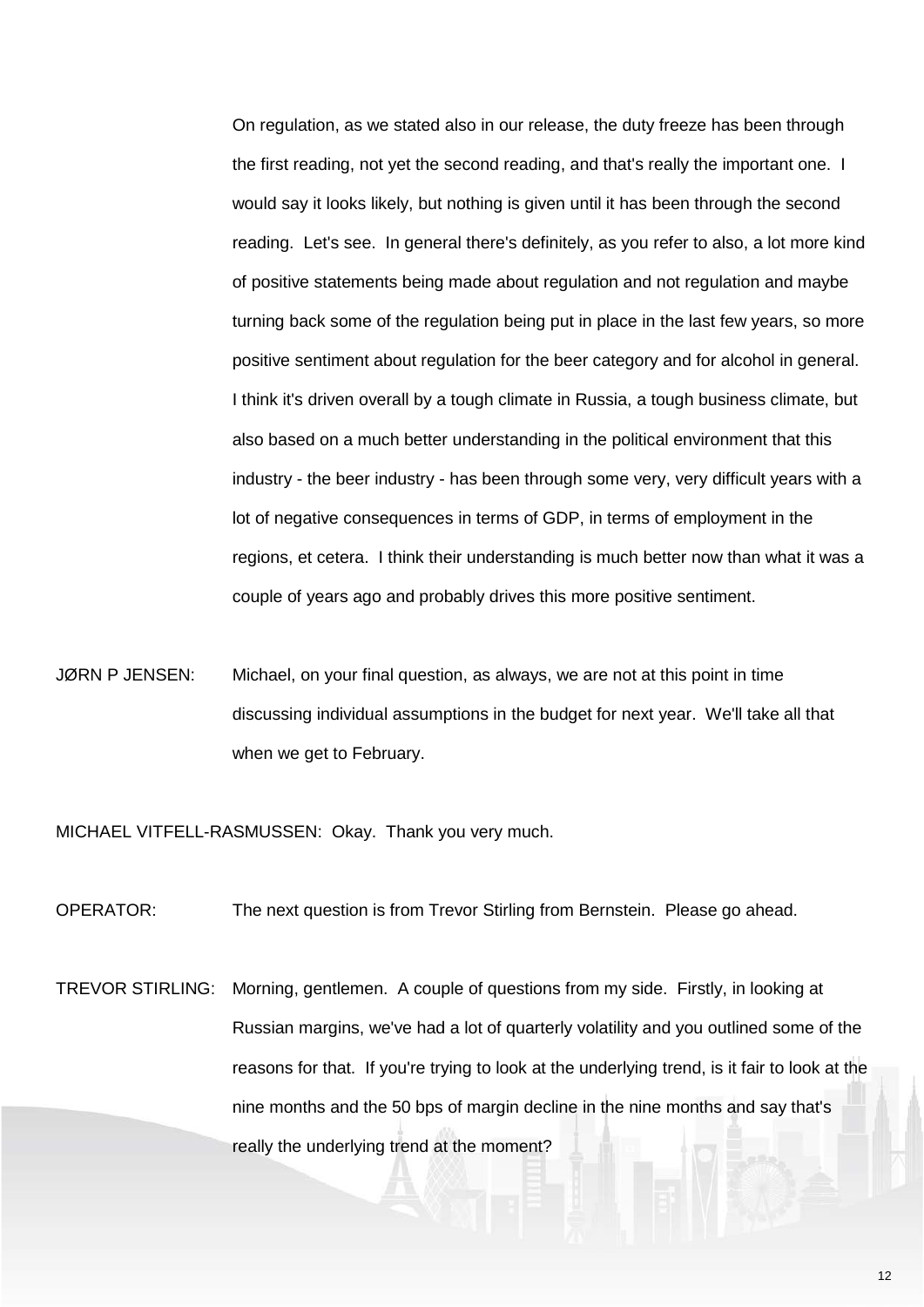As a second question related to that, as you talked to us already that you're reexamining your network in Russia, I fully understand why you're not in the position to talk today, but have you any idea when you think you will be ready to talk about what the future shape of the network might be?

- JØRN P JENSEN: Trevor, yes, to the first question. You're right that it can be volatile from quarter to quarter. Underlying it is a small reduction that we're seeing as a trend for this year. As you also alluded to, when it comes to the network, as we said last time, we do have too many breweries in Russia and we will talk about that when we are ready to talk about, ie when we can announce something, and that is not today.
- TREVOR STIRLING: Okay. Could I ask maybe one follow-up, Jørn? The central costs were down by about €100 million in the quarter. Is part of the reason behind that, as you've talked in the past, about charging out BSP costs to the regions?
- JØRN P JENSEN: DKK 100 million. No, it's more about, again, phasing between quarters. For instance, in Q3, when we had three markets going live, it's far more local costs of implementing than it is about central support development costs being incurred. That again will vary from quarter to quarter.
- TREVOR STIRLING: Okay. Thank you very much, Jørn.
- OPERATOR: The next question is coming from Sanjeet Aujla from Credit Suisse. Please go ahead.
- SANJEET AUJLA: Yes. Hi, guys. I noticed again the price/mix trends continue to be strong in Eastern Europe. I think you had expected a bit of a deceleration in the second half of the year. Can you just allude to that and what we can expect for Q4?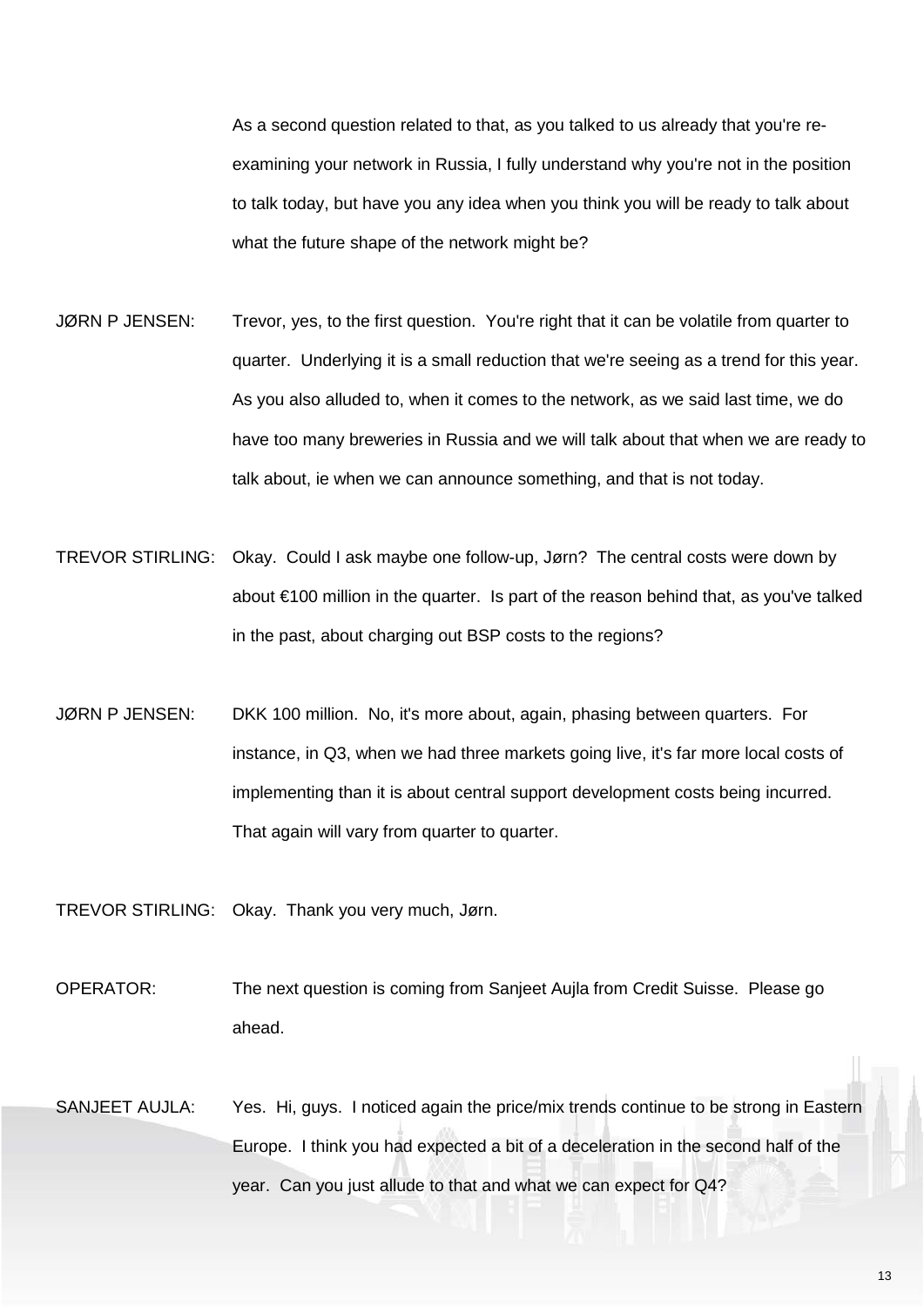Then just regarding the shipment phasing from Q4 to Q1, given the lack of distributor stock-up this year, can you just give us an updated quantification on that? Thanks.

JØRGEN BUHL RASMUSSEN: Yes. On the price/mix trend, I would say it's very much in line with what we expected and we also referred to the price increases we have taken this year. We took two in the first half and then we have taken 2 per cent in October. I don't really want to make a comment specifically for the quarter four pricing or the price/mix benefit. But we are seeing in general still in the Russian market a positive mix, so we are seeing the upper end of the market, whether it's in our business or the total markets - super premium, premium and other mainstream - doing better and having better trends than the lower part of the market, so that's still very positive. Then bear in mind, without talking pricing for next year, assuming there won't be a duty increase for next year, of course that will have a positive impact on what is required on pricing for next year.

> On the shipment phasing, if there's no duty increase, as we have said, we assume our distributors will not stock up to the same extent as they've done in the past, and of course will have a negative impact on volume for Q4 but then a positive impact on Q1 next year.

SANJEET AUJLA: Are you able to quantify that phasing?

JØRGEN BUHL RASMUSSEN: As always, you can go back and see what we normally talk about when we have stocking-up before a duty increase. It's at the end distributors deciding how much they stock up or not stock up, so I hate to give any or too much indication. But maybe it was plus or minus close DKK 1 million in volume, hectolitre.

SANJEET AUJLA: Great. Thank.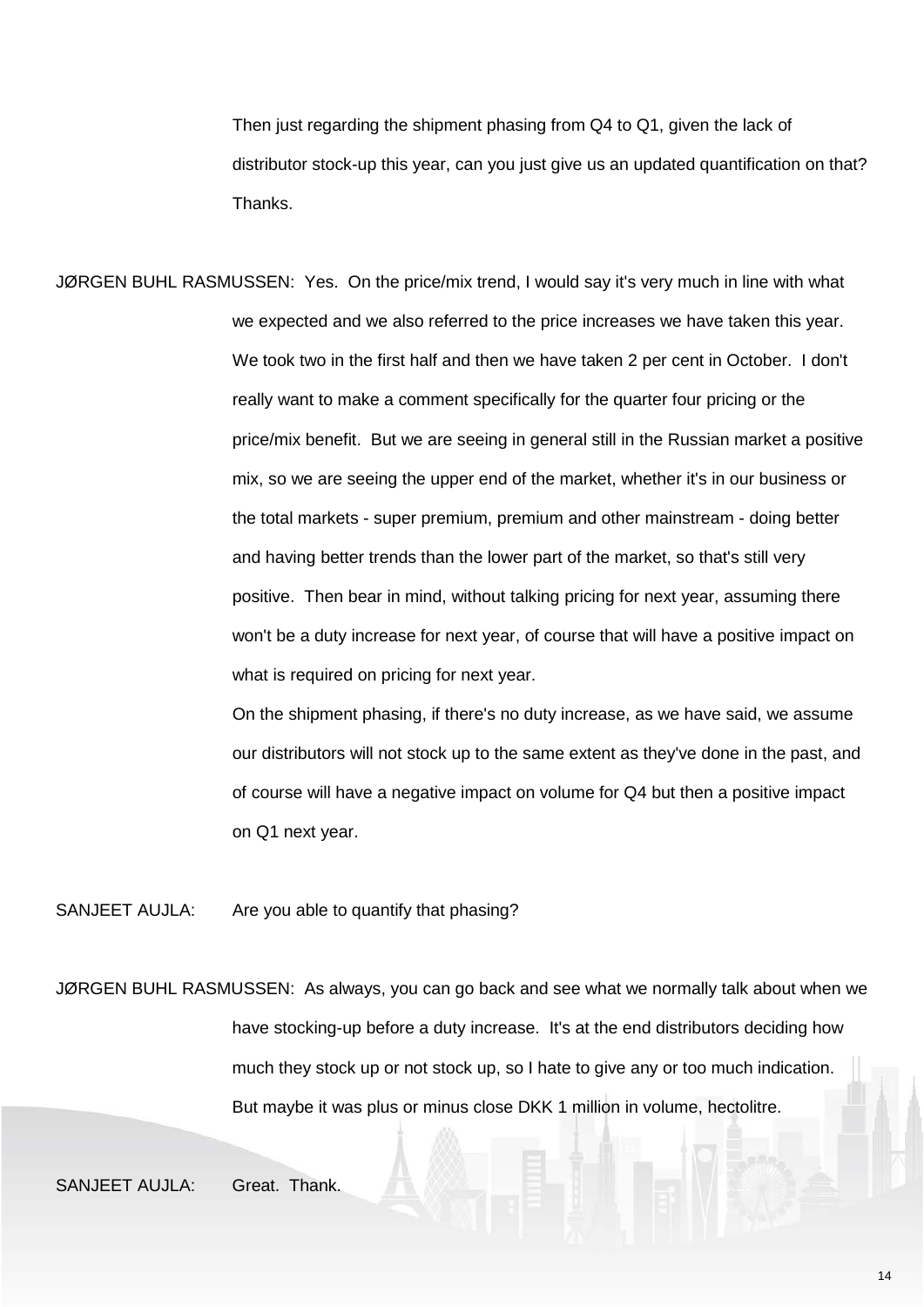OPERATOR: The next question is from Søren Samsøe from SEB. Please go ahead.

SØREN SAMSØE: Thank you. First a question regarding your mix both in Eastern Europe and in Russia. I think your price/mix was around 8 to 9 per cent. Maybe you could quantify the exact mix effect and then maybe elaborate a little bit on the effect on mix also and what you expect going forward in this high food inflation environment. Will people start to trade down and have you already seen some effect in some segments about this? That was the first question. The second question is regarding your market share development. Is it all driven by this strong marketing push you have done in Q3 or is some of it also driven by

> maybe some of the competitors having higher prices than you or something like that, if you could elaborate a little bit about the movements in the market there? Thank you.

JØRGEN BUHL RASMUSSEN: I can, Søren. I'm not going to split price/mix, so the 8 per cent and 9 per cent into what is price and what is mix, apart from emphasising again that mix is positive, so it's not only price. Mix is positive. We see stronger growth in the upper end of the market: super-premium, premium. If we look forward, we still expect mix to be certainly minimum flat or maybe slightly positive. We still believe there's a lot of opportunity, even in tough times, to have a slightly positive mix or at least a flat mix, so we don't see a high risk for down-trading in Russia. It's driven partly by modern trade where you can do a lot more category management and modern trade is growing faster, but also us in particular - but I would say the market - getting more and more into multi-packs. That also drives or tends to drive a slightly more positive mix.

> On market share development, it's not only price promotion. As I said earlier, it's really also linked to innovations. It's linked to some of the sponsorships we have,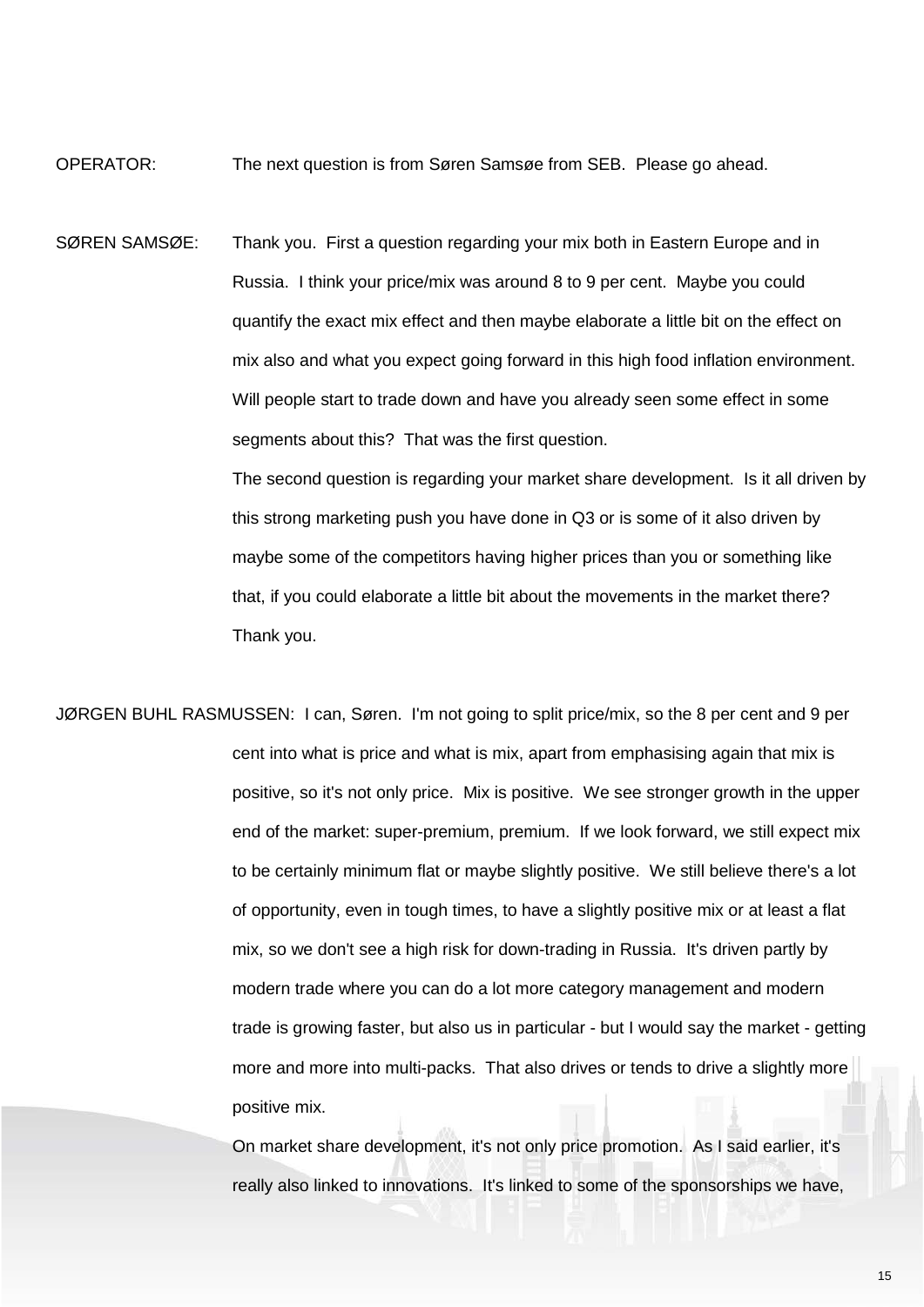how we activate those in the market and some of the brands we are launching. But then again, look at the trend line. We are on a positive trend line versus last year. That's where we want to be, but quarters can be always up and down.

SØREN SAMSØE: Okay, and then there's --

- JØRGEN BUHL RASMUSSEN: Maybe … because I know we touched on that last time after Q2 and we also referred to it this time around. In modern trades, we are still seeing one kind of player still being behind on price increases. The rest of us are more or less in line, so it's not like competition is pricing up more than Baltika.
- SØREN SAMSØE: Okay. Then finally, just regarding the excise tax increase freeze in 2015, could that also go into 2016, do you think? Thank you.
- JØRGEN BUHL RASMUSSEN: I think it's far too early to guess on and let's see first of all if the tax freeze or duty freeze for 2015 will be confirmed in the second reading. It still has to go through that second reading and third reading before it's finally decided.
- SØREN SAMSØE: Okay. Thank you.
- OPERATOR: The next question is coming from Nik Oliver from Merrill Lynch. Please go ahead.
- NIK OLIVER: Morning, guys. Thanks for the questions. Just one follow-up on the Russian market share. I saw that the other segment was flat sequentially, in terms of share, and, given your comments about premiumisation and the discount end of the market being softer, do you think that segment has now peaked in terms of relative size in Russia?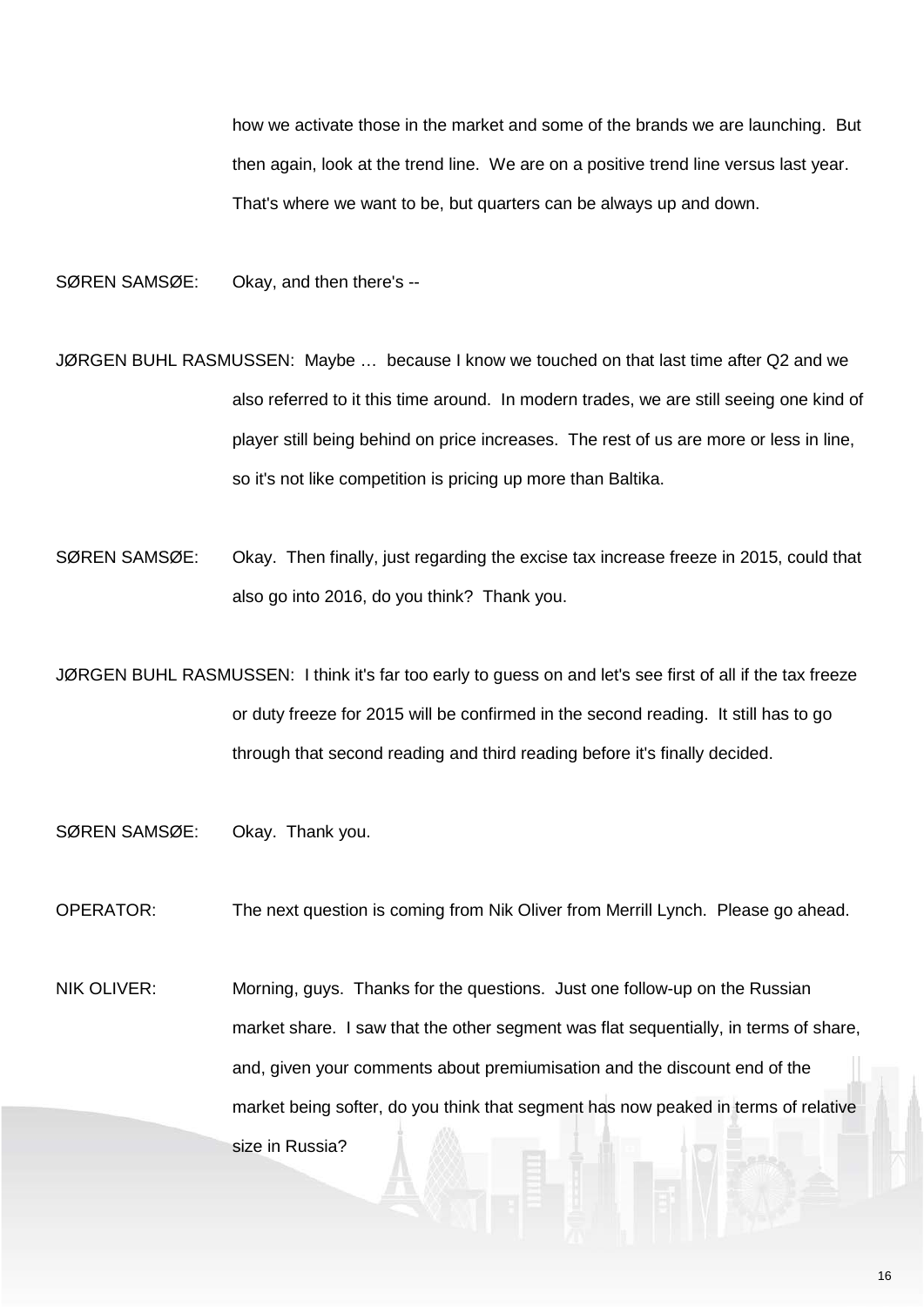A second question on M&A: just given the weaker than expected current trading and I guess outlook for the Russian profit pool, has that changed your thinking at all on M&A in terms of diversifying into different regions, et cetera?

- JØRGEN BUHL RASMUSSEN: Nik, on other segments, the market share, again as I've said many times, I think we are close to seeing this other segment peaking based on some of the drivers for where they are today being kind of retro Soviet-style brands. It's about draught in off trade and in some cases also about price. I think we're getting close to it. They have peaked. Is it exactly 22 per cent? I don't know but over time I also expect the segment to come down in market share. That's all I can say.
- NIK OLIVER: Okay, thanks.
- JØRN P JENSEN: Nik, on M&A, no, nothing has changed over the last quarter when it comes to how we think on M&A. This is very much first of all about driving more value out of the business that we have and we think there's far more to do. Then, if opportunities, typically bolt on to where we are already, pop up, then of course we're looking at it. But we haven't changed anything strategically or so in our M&A thinking.
- NIK OLIVER: Okay. That's very clear. Thank you.
- OPERATOR: The next question is from Ian Shackleton from Nomura. Please go ahead.
- IAN SHACKLETON: Yes, good morning. Thinking forward to next year and particularly the impact from FX, obviously we can do the translation element fairly easily but I was just thinking, from a transaction point of view, can you just remind us to what extent you've got input costs in Russia in hard currency still?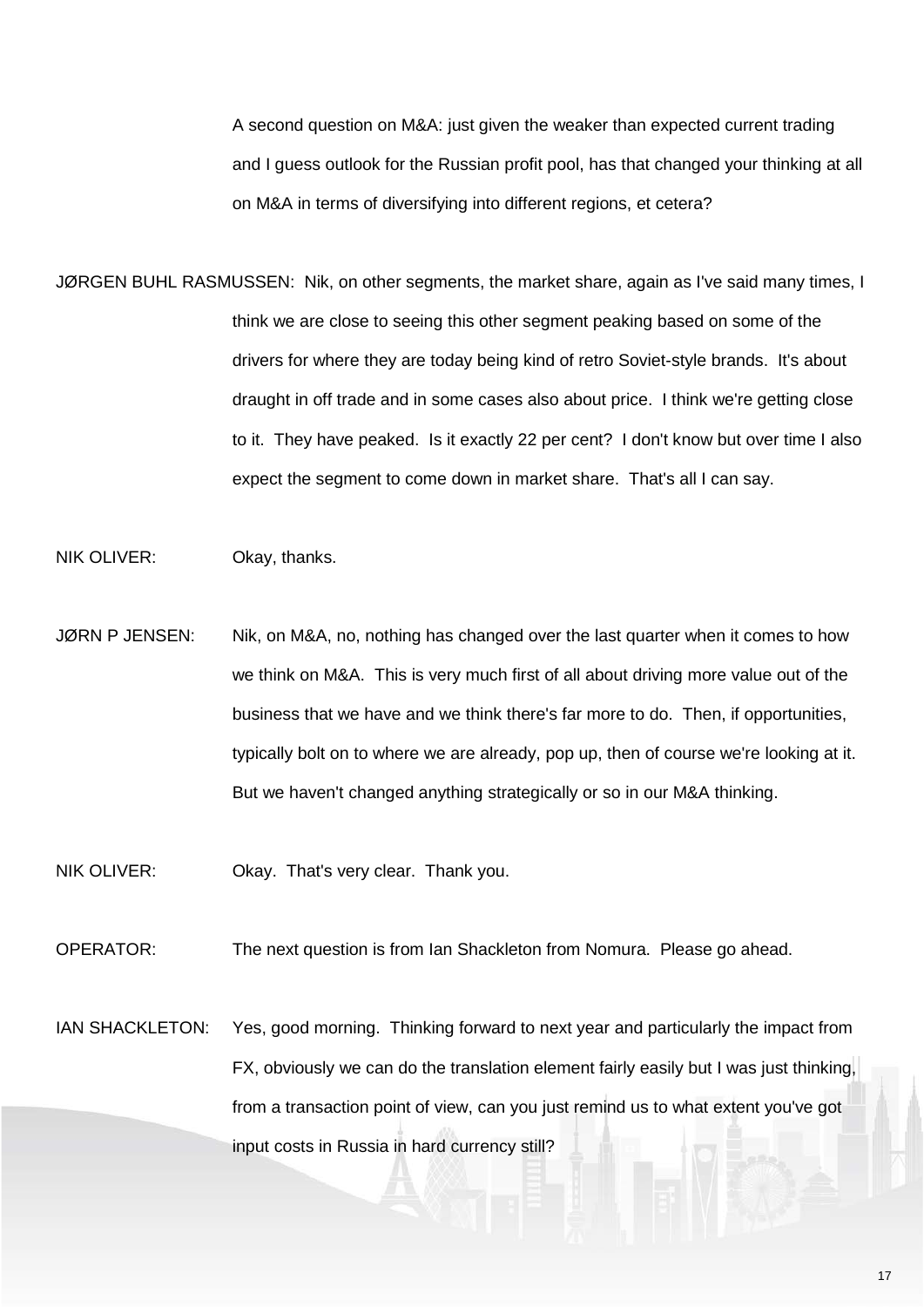- JØRN P JENSEN: As part of COGS in Eastern Europe, there are some raw material categories especially packaging material categories - that are basically priced in forex, at least as a starting point. Then you can imagine that we are doing whatever we can to get that exposure out of our COGS and that is done by negotiation. I don't want to be precise on this at this point in time. 2015 we'll talk about it in February, but of course we're doing whatever we can to minimise our forex exposure also when it comes to the transaction effect.
- IAN SHACKLETON: Just to be clear, on the raw materials, on the barley, it sounds like that should all be sourced out of Russia? That will be locally sourced?
- JØRN P JENSEN: Was that a question?
- IAN SHACKLETON: It was a question, yes.
- JØRN P JENSEN: Okay. But again we'll take all that in February.
- IAN SHACKLETON: Okay. Just going back to the 2014 guidance, I think historically you've given us some of the other moving parts and I just wanted to check whether anything had changed. You talked about COGS per hectolitre being in line with last year and sales and marketing especially with net revenue being in line. Is there any change in that guidance for 2014?

JØRN P JENSEN: No, there are no material changes in any of our assumptions.

IAN SHACKLETON: Very good. Thanks very much.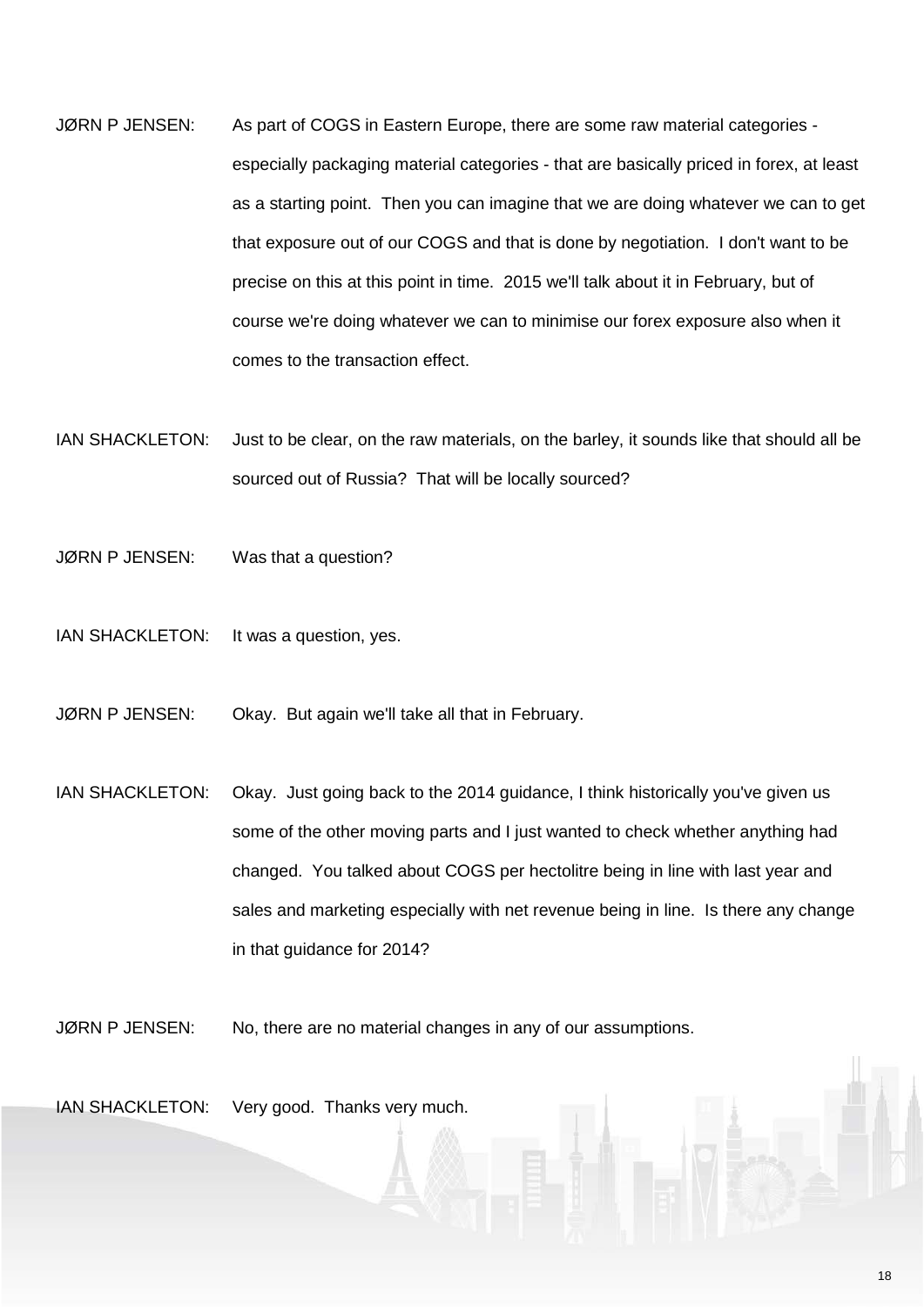OPERATOR: The next question is from Richard Withagen from Kepler Cheuvreux. Please go ahead.

RICHARD WITHAGEN: Yes, good morning. Two questions. First of all on Eastern Europe, you specifically mentioned the impact of obsolete stocks on operating profit. Could you perhaps quantify that and whether that could also occur again in some of the next few quarters? The second question is on capex. What is your capex view for 2014? Do you

expect any major outlays for China given the recent acquisition?

JØRN P JENSEN: When it comes to obsolete stock, basically what we are trying to say is that that more or less washed away the positive impacts from better weather in September than expected going into the quarter, so it's not a huge number, not at all. When it comes to capex, no, no changes at all again versus three months ago. That goes for Asia as well.

RICHARD WITHAGEN: Thank you.

OPERATOR: The next question is coming from Andrew Holland from Société Générale. Please go ahead.

ANDREW HOLLAND: Yes, hi. Can I just clarify what is actually going on in Russia? We're getting some slightly conflicting observations about the Russian economy from different consumer companies. I'm just wondering. I think you said yourselves that people sitting in Moscow and St Petersburg are probably not too bothered about what's going on in Ukraine, so is it imported inflation that's the problem? Can you tell us what food and beverage inflation is running at in Russia at the moment? Can you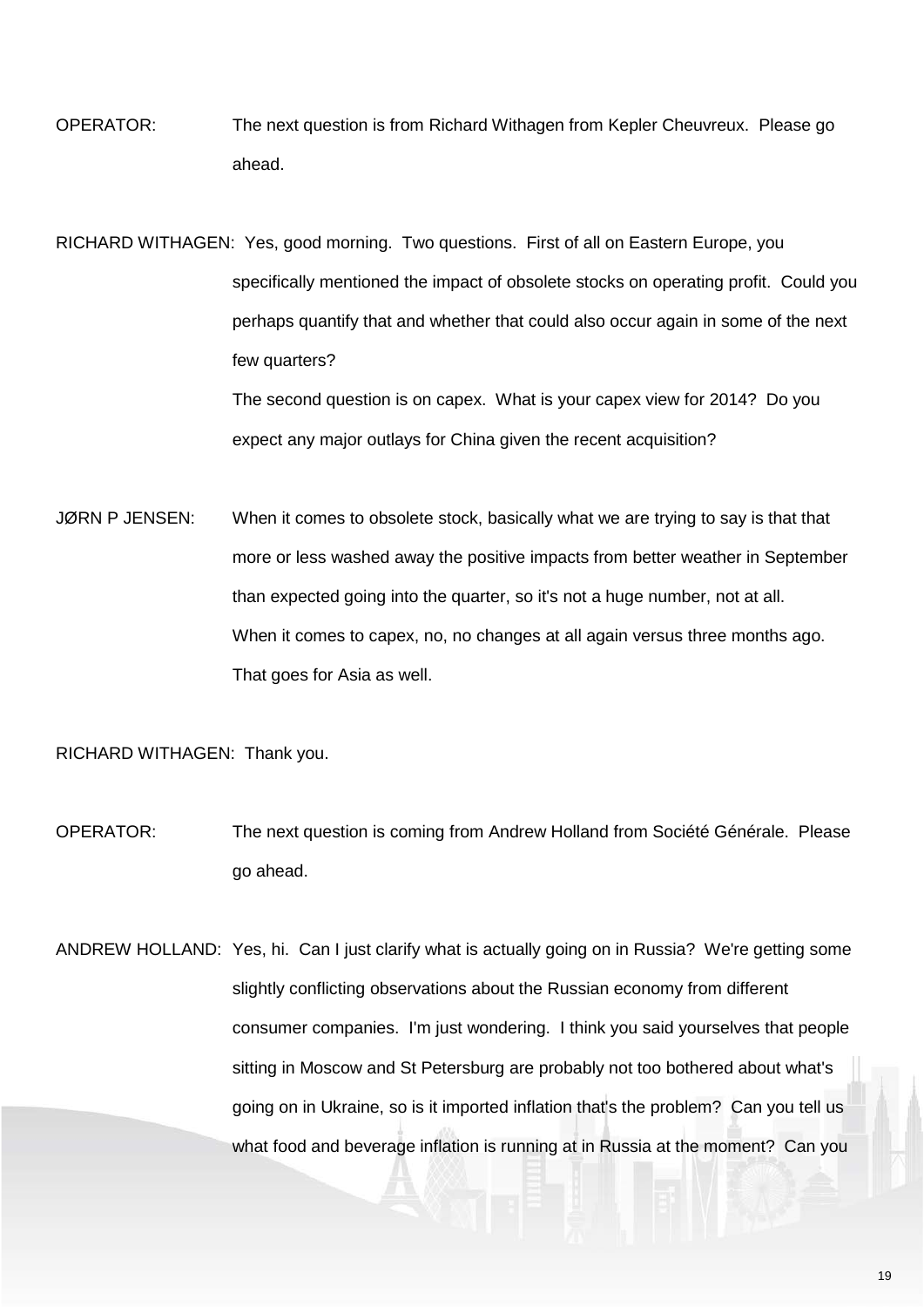tell us whether you think that's going to continue into 2015 and whether a lower oil price is also going to have an impact on how consumers spend their money?

JØRGEN BUHL RASMUSSEN: Yes, Andrew. If I start with the more specific part of your question on the food inflation, if we take year-to-date food inflation would be around 9 per cent but if you take September in isolation it's probably more like 11 or 12 per cent. Food inflation is high and it's coming up, if anything, based on more and more having to be imported.

> I think despite that you see if you look at Q2 consumer confidence is slightly up, but we certainly expect that to come down again. I think the consumer or the man on the street on average is not very optimistic about the future. They do see some employment being lost here and there, so not a very optimistic consumer and we expect certainly not the climate to ease in the near term and neither in early part of 2015.

On the oil price, if it comes down and stays down, of course it's never good for the Russian economy. But then again, time will show how that develops over time.

- ANDREW HOLLAND: Okay, thanks. I don't know whether I've missed it or whether you haven't given it. Can you say what your Russian volumes were in Q3?
- JØRN P JENSEN: Yes. We haven't said what our Russian volumes are. We said what our Eastern European volumes are, which are on page 25 of the release.

JØRGEN BUHL RASMUSSEN: You can say Russia is basically driving the Eastern European trend. There won't be a big difference.

ANDREW HOLLAND: Right. I think you referred to 11 per cent down in Q3 for Eastern Europe, so we can take that as the same for Russia, can we?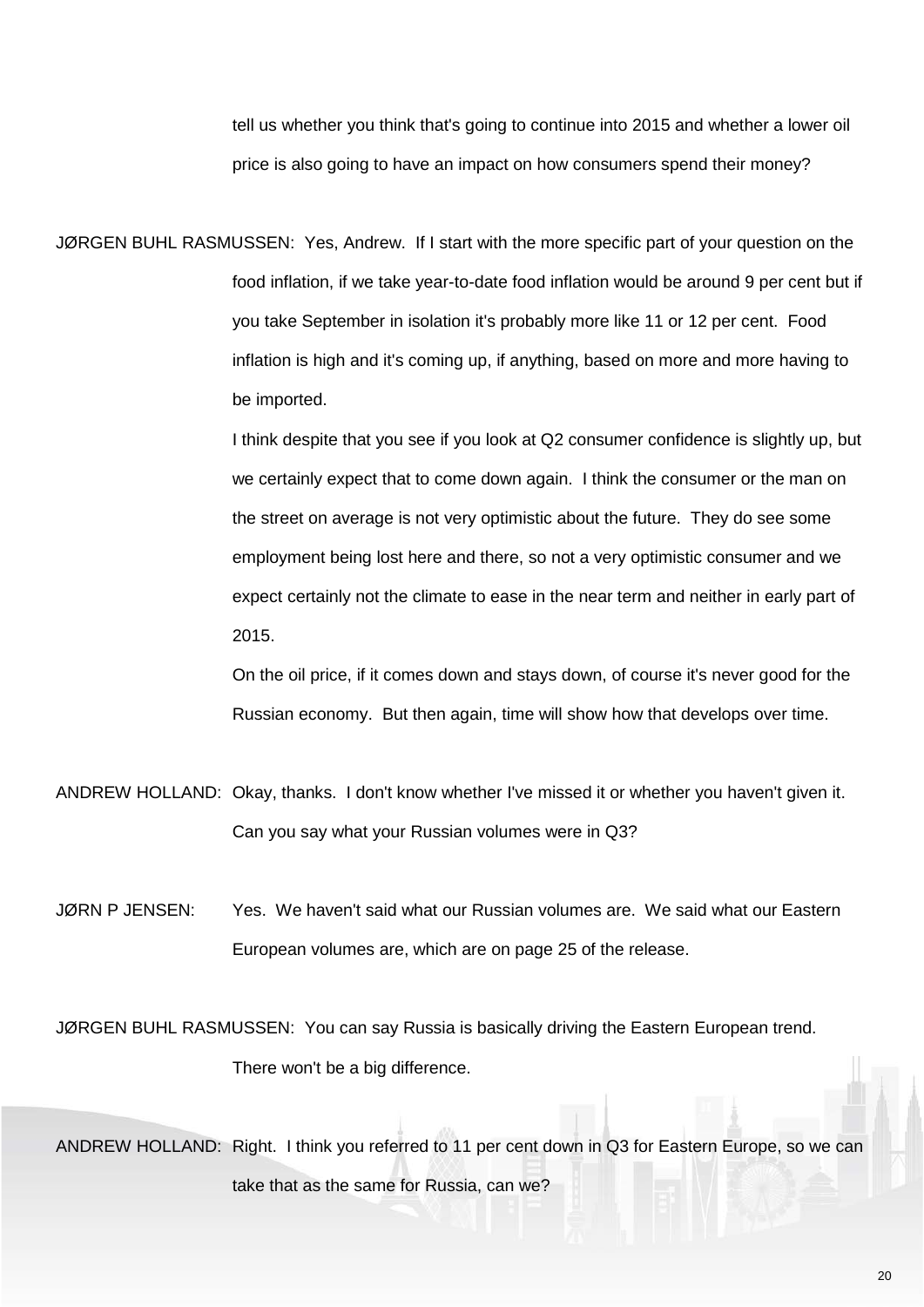JØRN P JENSEN: It won't be very different.

ANDREW HOLLAND: Okay. Thank you.

OPERATOR: The next question is from Andrea Pistacchi from Citi. Please go ahead.

ANDREA PISTACCHI: Yes, hi, good morning. Thanks for taking my questions. Two, please. First, on Chongqing Breweries, the consolidation benefit on EBIT seems to be a bit more substantial than previous, so I was wondering whether this is a cost saving benefit starting to come through there, the synergy benefits or rather phasing. Then, if you could talk about the pricing environment in Western Europe, your price/mix was a bit negative. I guess that was depressed a bit by the good growth you got in other beverages, but if you could talk about the underlying pricing environment, please, and if it got any worse?

JØRN P JENSEN: To the first question, actually, we do not see any surprises in the inorganic part in Asia. It's very much in line with the plan, so no changes and no surprises versus what we had expected previously.

JØRGEN BUHL RASMUSSEN: On the pricing environment in Western Europe, I would say it's always tough. It's definitely not getting better. It's probably getting tougher in Western Europe. We would normally say in Western Europe we can get a flattish to low-low single-digit benefit from price/mix. That's in general what we believe. But I would say the trend, if anything, is slightly worse and getting tough on pricing and mix in Western Europe.

ANDREA PISTACCHI: Thank you.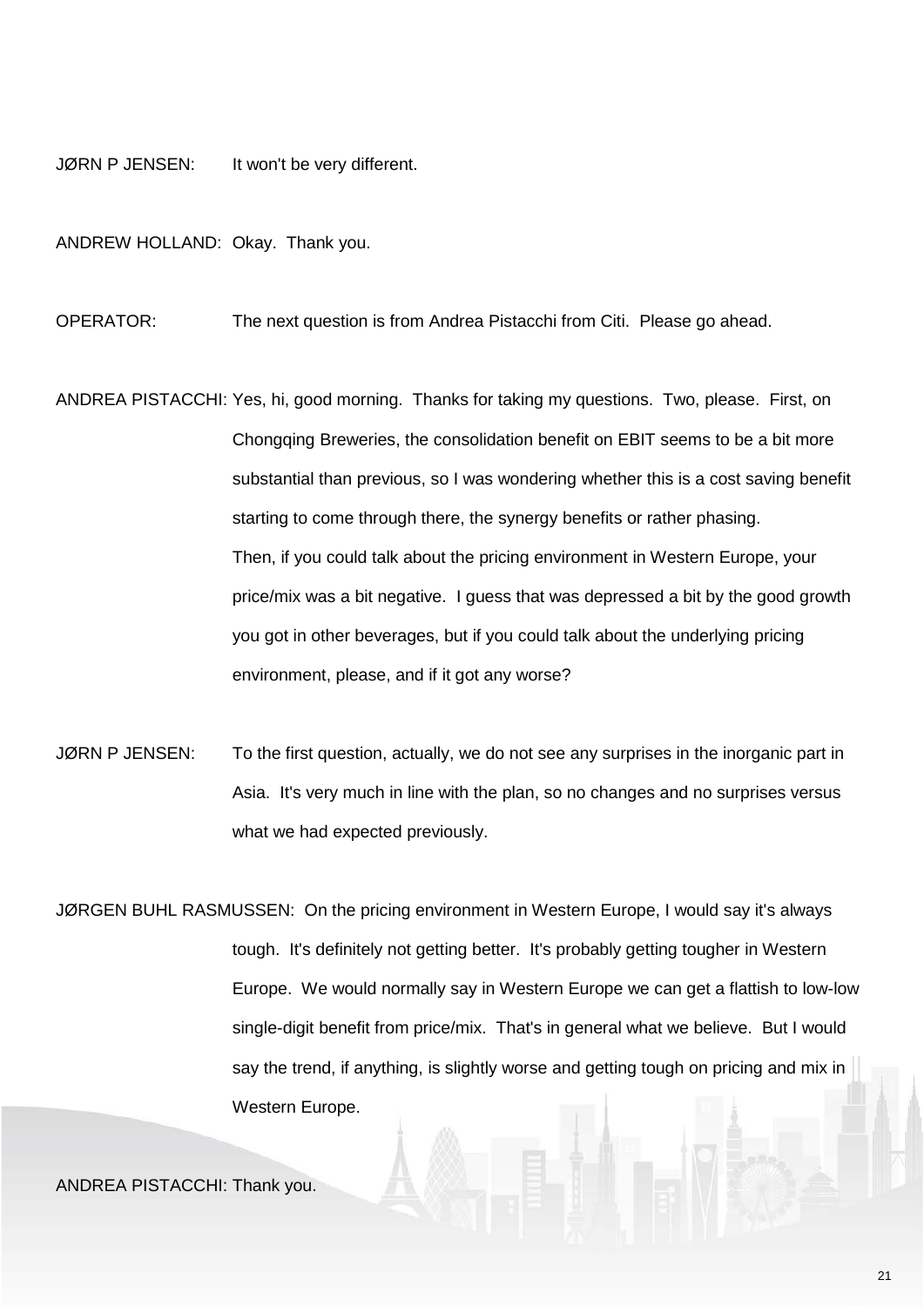OPERATOR: The next question is coming from Simon Hales from Barclays. Please go ahead.

SIMON HALES: Thank you. Morning, gentlemen. Just a couple of follow-ups, really. Just going back to Trevor's question around the central costs in Q3, clearly lower. But obviously, as you go into Q4, given the rollout of BSP, as you said, in the beginning of October in three new markets, should we expect a sharp pick-up in central costs therefore in Q4 perhaps ahead of the average year-to-date run-rate by quarter? Then secondly just around your financing costs, I thought the finance coupon in the period looked to be lower than I expected. Can you say what that was and how we should think about that finance coupon for the full year and as we look into 2015, please, Jørn?

JØRN P JENSEN: Un-allocated costs, I think the best way to think about this is, as we have said previously, that it will be more or less on a full-year basis the same as last year. On funding costs, yes, slightly lower, so a slightly lower coupon, but not very different from how we expected this to be three months ago.

SIMON HALES: What was the coupon in the third quarter on a blended basis?

JØRN P JENSEN: I don't think we have that in front of us.

SIMON HALES: Okay. I'll follow up --

JØRN P JENSEN: No, hang on. Peter will come back to you on that one.

SIMON HALES: No worries. Thank you ever so much.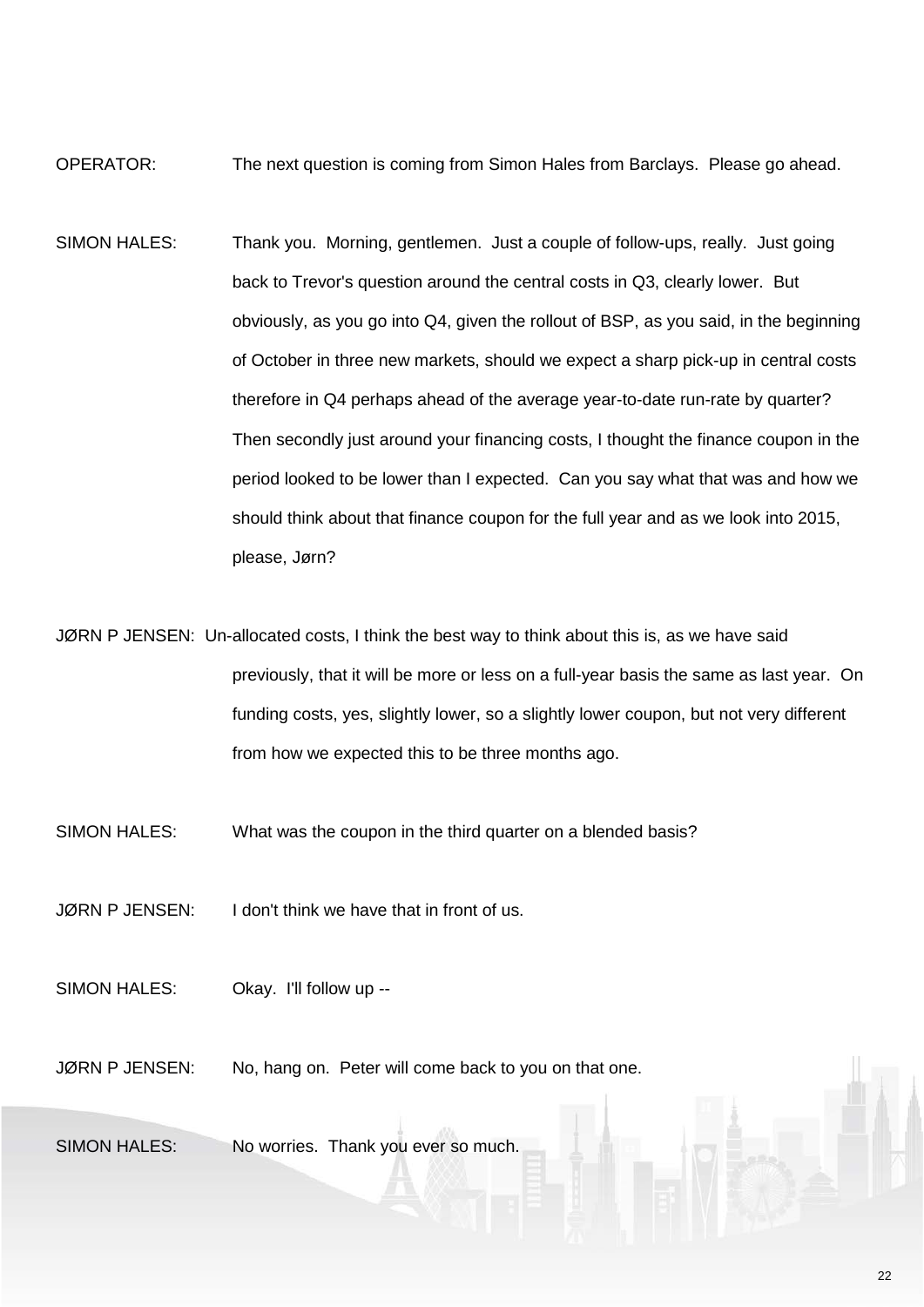JØRN P JENSEN: Thank you.

OPERATOR: The next question is from Chris Pitcher from Redburn. Please go ahead.

- CHRIS PITCHER: Yes, good morning. On the Russian price situation, you mentioned you've taken pricing up in October. I don't know if I missed it or not, but could you say how much that was by and when the mix benefit from the smaller packs will be in the base? I'm just looking to see what the Q4 versus Q3 pricing development would be. Then, in terms of the timing of the second reading, could you give us an idea when we should expect that? Obviously we're getting later into the quarter and that limits the amount of time that wholesalers have got to stock up if it doesn't go through. Then thirdly, on Poland, a much better performance in terms of market share than I was looking for and with price/mix broadly stable. Could you talk a little bit more about what's going on in the background for Poland, which seems to have got a lot more competitive? Thanks.
- JØRGEN BUHL RASMUSSEN: Yes, Chris. To answer your first question, the October price increase was 2 per cent. On your question about price/mix based on the downsizing of pack sizes, we started downsizing in the middle part or late part of Q1 and then kind of penetrated the market during Q2 and I would say more or less now in full in Q3, so that's how that has kind of penetrated during the year.

The timing of second reading on the duty increase we expect to be very soon. It could be this week, it could be next week, so it's very shortly we should expect to see the second reading of that.

On Poland, I hope you saw, those of you who attended the Capital Markets Day in Poland, why we are doing as well as we are doing in Poland. It is a very competitive market and of course competitors always take action if they start losing market share. I think what we have built in Poland is a strong execution machine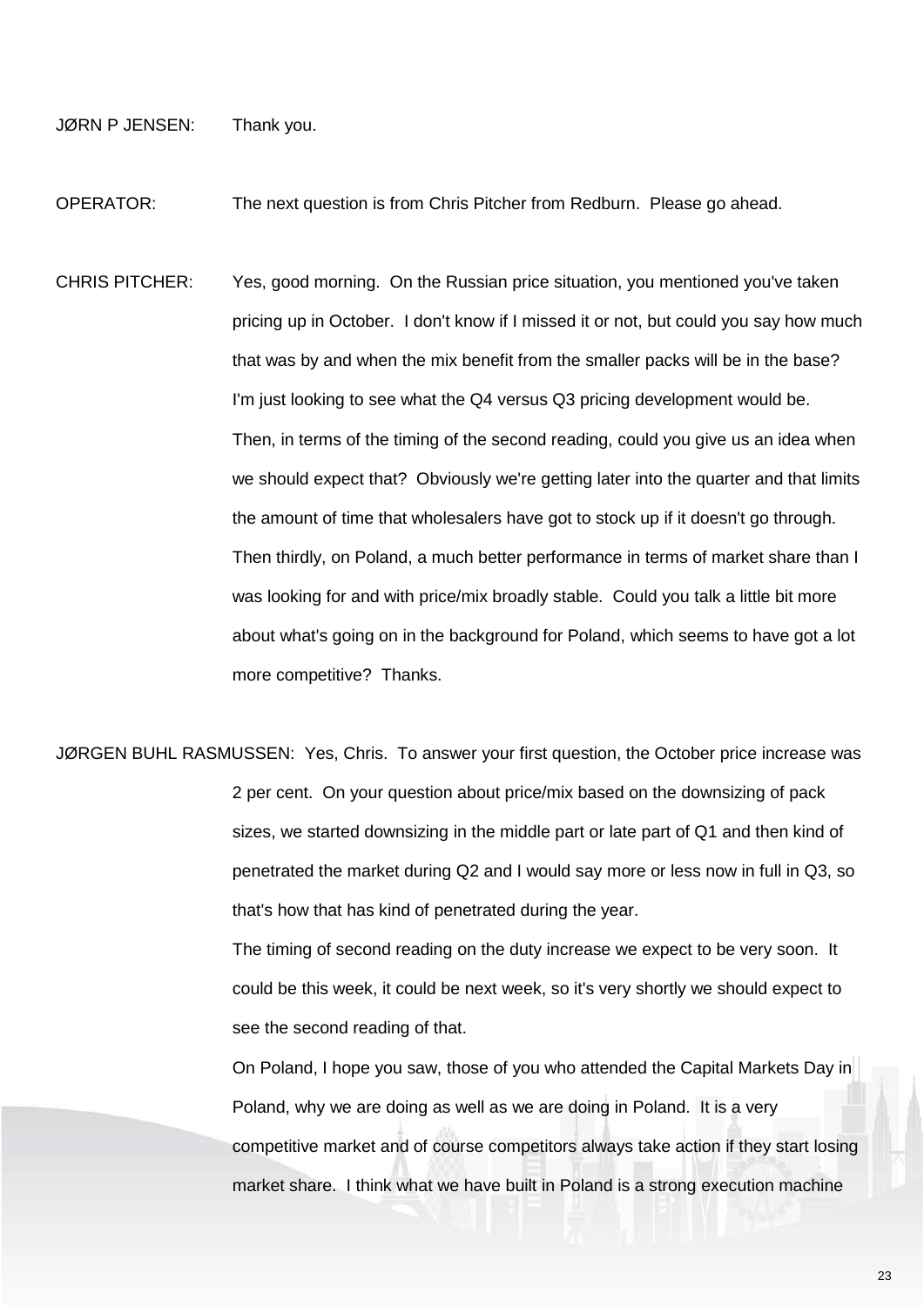and strong leadership. Also, we have a nice brand portfolio of local regional brands and national brands and then we have some of our international brands doing extremely well like Somersby doing extremely well in Poland. It's a mixture but, as I'm sure you all learned in Poland when you were down there, it's not driven by a discount customer only. It's very much also in traditional trade that we are performing strongly.

CHRIS PITCHER: But specifically on Poland, since we did the trip to the market, we've had your two big competitors announce quarterly updates where their price/mix in Poland has been down mid to high single digits, a significant deterioration. I'm just wondering if that is a deterioration versus what you were seeing beforehand and whether you can continue with your performance in light of that change.

JØRGEN BUHL RASMUSSEN: We do not expect a very different performance as we are seeing now in Poland, so a kind of flattish price/mix in the current market environment with the portfolio we have we believe we can probably continue. Can we continue the same volume growth versus market growth? Because we are very strong so far, time will show but we believe we can on average beat market development but not always with the same kind of business as we do now. It's volume and it's value, so it's not based on price, just taking down price. It's volume and value following each other.

CHRIS PITCHER: Thank you.

OPERATOR: The next question is from Tristan van Strien from Deutsche Bank. Please go ahead.

TRISTAN VAN STRIEN: Good morning, gentlemen. Three questions, if I may. The first one is just a clarification from the earlier question on obsolete stocks. Is this just an advance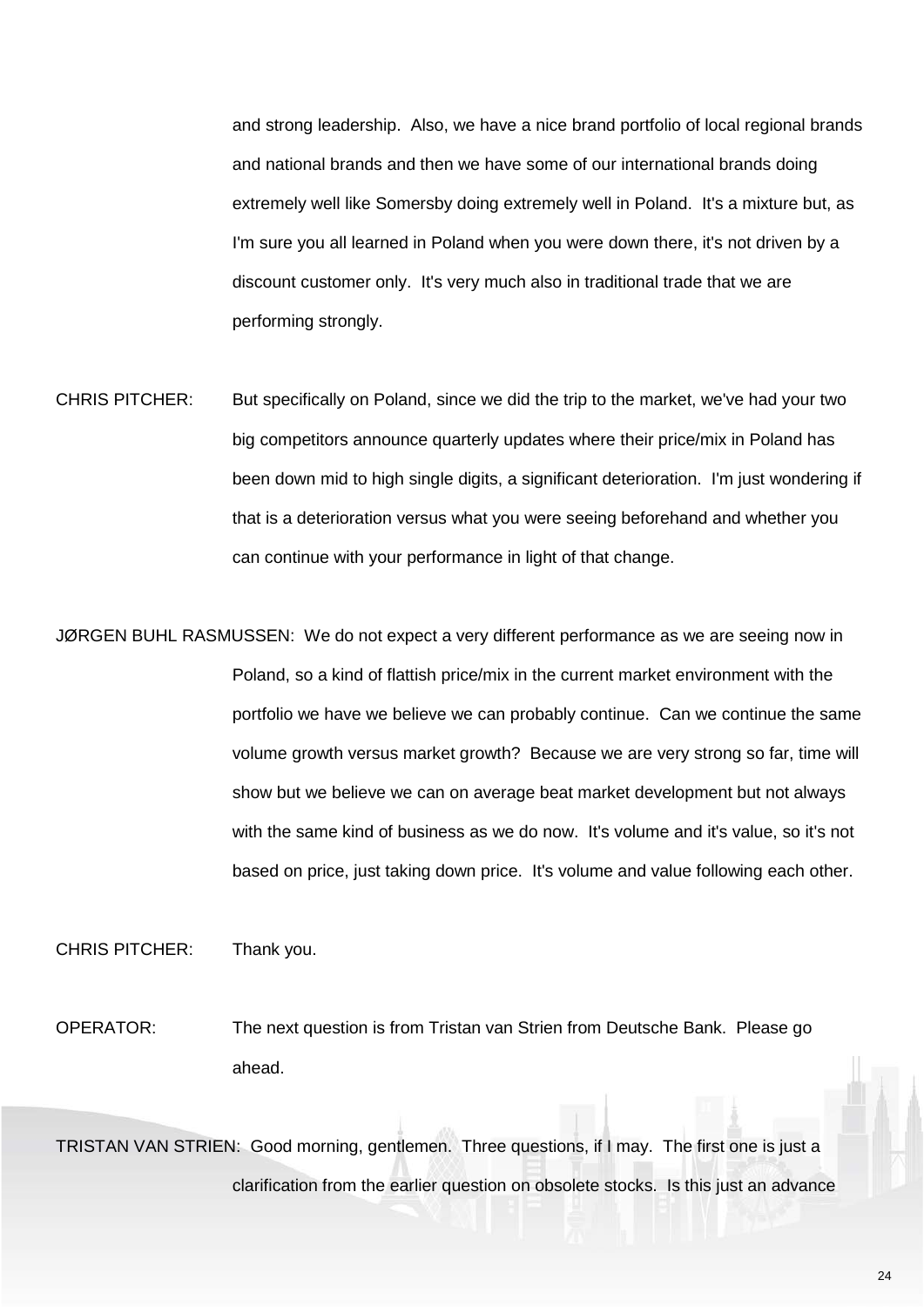planning issue or is it also about portfolio mix or innovations that didn't quite work out or anything on those lines?

The second question is on the big movement in working capital. You talk about seasonality. If you could just expand that a little bit, since I assume you're comping the same season, and whether you are giving out more trade credit during the period?

Then lastly, on India, could you give a bit of colour on that? Which states really drove that performance in the last quarter? Thank you.

JØRN P JENSEN: On obsolete stock, you can basically exclude innovations. It's much more on the traditional portfolio and it is about that in a market that is declining, as it as the moment, it is just very difficult to have at all points of time the right products in the right warehouses all over Russia. It is just that this market decline as such is stretching supply chain effectiveness as such but, as I said, it's not a huge amount in the third quarter.

TRISTAN VAN STRIEN: Are your current distributor stocks pretty much in line with your sales at the moment or is there a mismatch there at the moment?

JØRN P JENSEN: No, we of course think that the stocks are matching our expected sales for the coming months at all points in time. Of course you can get that slightly wrong and that would then eventually lead to you needing to write off some of those inventories. But as I said, it was not the big event in the quarter. When it comes to trade working capital, as I also said, our 12-month moving average trade working capital to net revenue improved from last year -3.5 per cent to this year -3.7 per cent. It is basically driven by the top-line growth, this minus in trade working capital for the first nine months.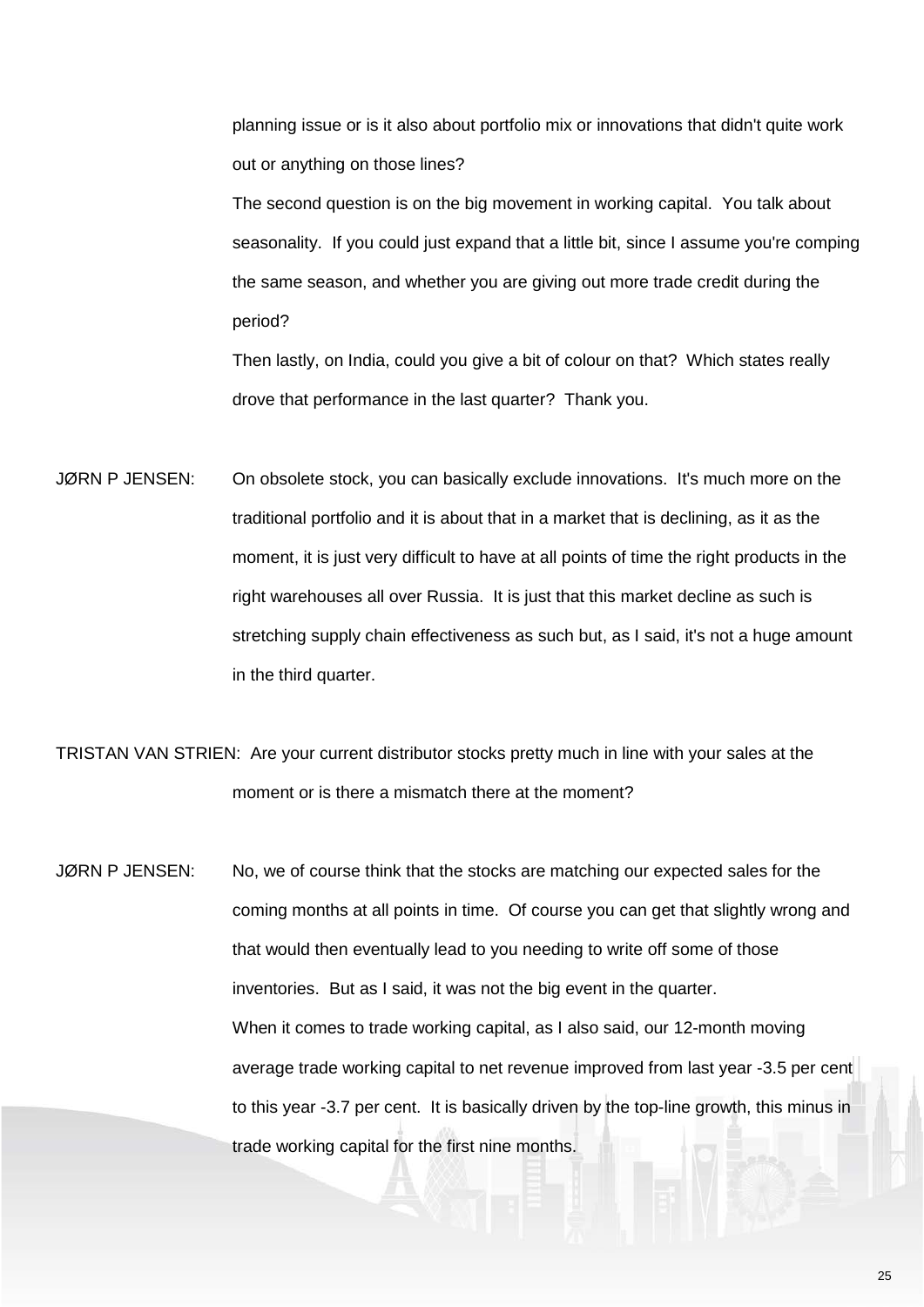JØRGEN BUHL RASMUSSEN: Then your last question I'm not sure I understood. You talked about what was driving the --

TRISTAN VAN STRIEN: Yes. In which states did you perform well in India?

JØRGEN BUHL RASMUSSEN: Are you talking about India?

TRISTAN VAN STRIEN: India, yes. It's a big country, so which states?

JØRGEN BUHL RASMUSSEN: Okay. I would say in general all over because it's really driven by our international brands, Tuborg and Carlsberg. Yes, we are stronger in some states than others and maybe slightly better in general in the northern part of India than the southern part of India, but it's really all over, basically.

TRISTAN VAN STRIEN: Thank you very much.

OPERATOR: The next question is from Jonas Guldborg Hansen from Carnegie Bank. Please go ahead.

JONAS GULDBORG HANSEN: Yes, good morning. A couple of questions from my side. You saw very good performance in Indochina. Could you put some colour on what is driving this performance? Then secondly just if you could remind me on what is driving the logistic costs in Eastern Europe? Finally, on the delisting of unprofitable SKUs in China, for how long could we expect these to affect organic growth?

JØRGEN BUHL RASMUSSEN: I can take the first and the third one and then Jørn can talk to logistic

costs.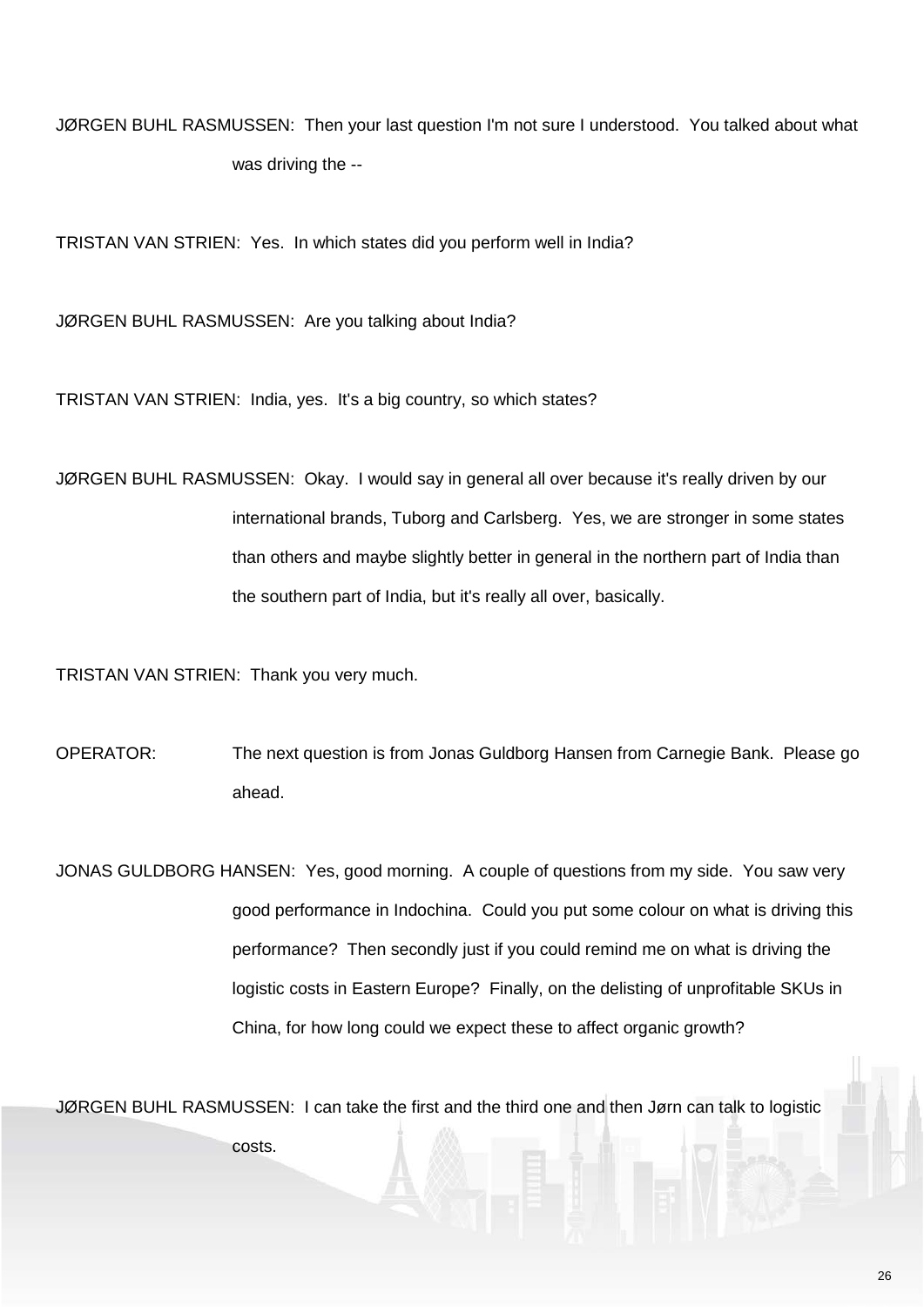On Indochina, when we talk Indochina, it really is Cambodia, Laos and Vietnam and I would say all three markets do very well. Cambodia and Laos from a market point of view in terms of market growth but also our performance within it. As you know, we have a very, very strong position in Laos. Can we keep driving market growth? We tend to benefit with a 98 or 99 per cent market share and we also have some very strong launches lately. In Cambodia, it's very much our local power brand, Angkor Beer, and then a strong share and also strong market development. In Vietnam, really a strong performance, so market share gains. Again, here we have had on the Huda brand a very strong launch of a new line extension and a key driver in Vietnam of our performance.

On China, your question was about the SKU rationalisation. You've just seen most of the impact in this year because we did in the early part of this year rationalise the SKUs. There could be a little coming into the early part of next year but mainly this year if we don't decide to do more rationalisation at a later point in time and you always have to sometimes rationalise your portfolio.

JØRN P JENSEN: On logistics, as you also saw after Q2, we have high logistic costs in Russia this year or in Eastern Europe this year. There's one element which is high tariffs. Then it is also again optimising, as we talked about before, actually, because it also links somehow into inventory management. We are moving more volumes around at the moment than we ideally should, which again due to to demand planning. It is demand planning. It has been a difficult year also with the market development that has been, as you also know, a bit different from what we actually expected going into the year. But all that we are working on improving and that we think we can, also kind of link this into next year.

JONAS GULDBORG HANSEN: Okay. Thank you very much.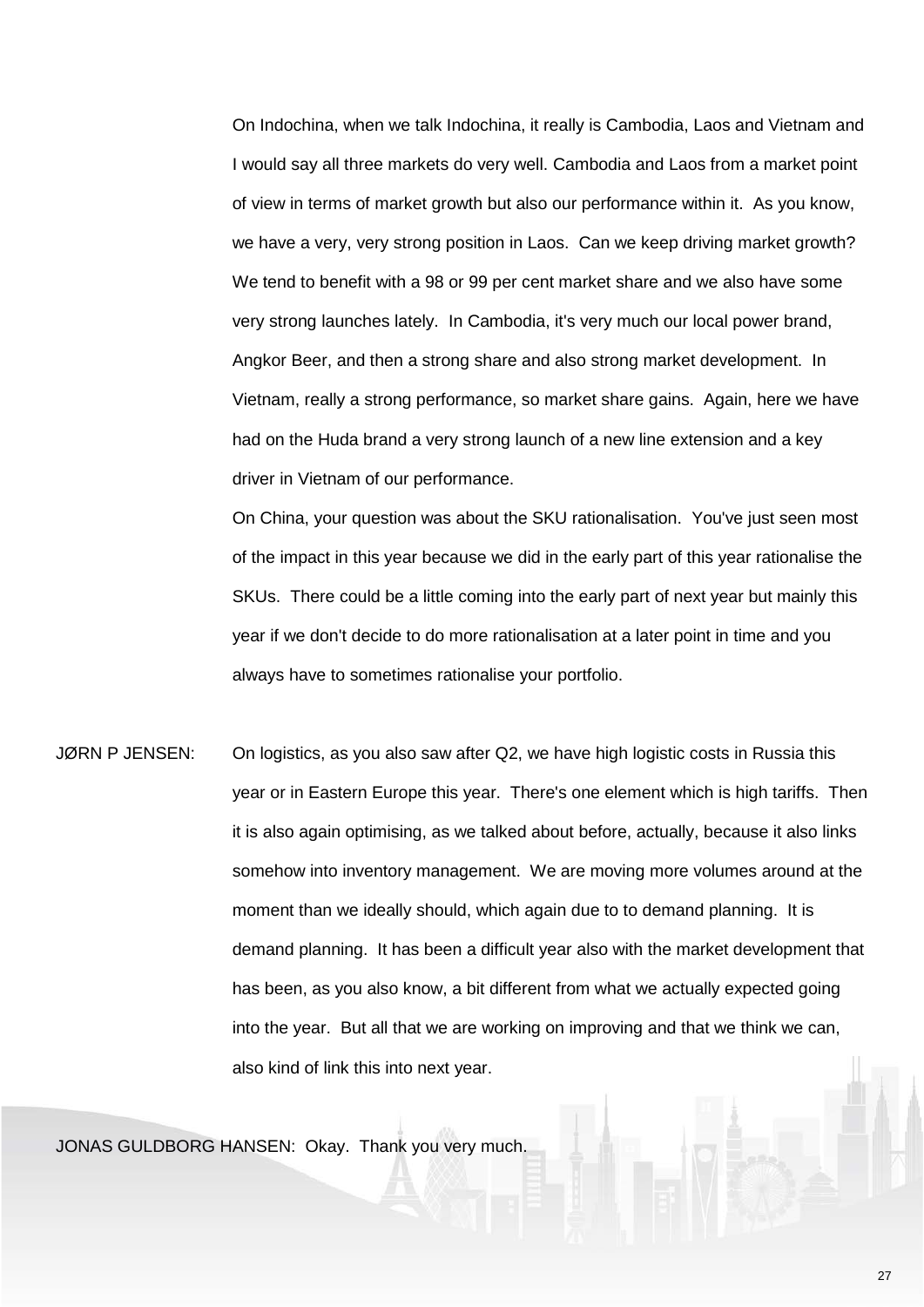OPERATOR: The next question is from Hans Gregersen from Nordea. Please go ahead.

HANS GREGERSEN: Good morning. A couple of questions. Let's kick off with Western Europe. In Poland, you mentioned your FIT programme, which I understood should drive let's say around a one percentage point share gain over the next couple of years. Could you give some further insight into how this will be executed and implemented? That's the first question. Second question: if we look towards Russia on the price/mix, you have announced 9 per cent for the quarter. Can you break down how much is coming from let's say the pack resizing effects where you can say lower volume, higher stable pricing, and what's left for the rest? Then finally, have you seen no price increases from FX in the modern trade during the quarter? Thank you.

JØRGEN BUHL RASMUSSEN: Thanks, Hans. On Western Europe and the FIT programme being basically about how to really prioritise what you do in the outlets and then how you monitor and follow that up, yes, it will have a positive share impact. As quoted by I think our head of Western Europe, over time it could mean we can gain one share point in Western Europe. It's being rolling out in all key markets and supported by the region. I think we are now in probably three to four markets with the programme, but we'll keep rolling it out and it'll keep being improved. On the Russia price/mix, I cannot and I do not want to split price and mix and downsizing, but we have said what we have done on pricing and then you can do your calculations.

HANS GREGERSEN: Could you then say how much you have on average reduced the pack size?

JØRGEN BUHL RASMUSSEN: I think we said last time and I certainly repeat that if you talk about downsizing, of our total volume approximately half of that we have downsized and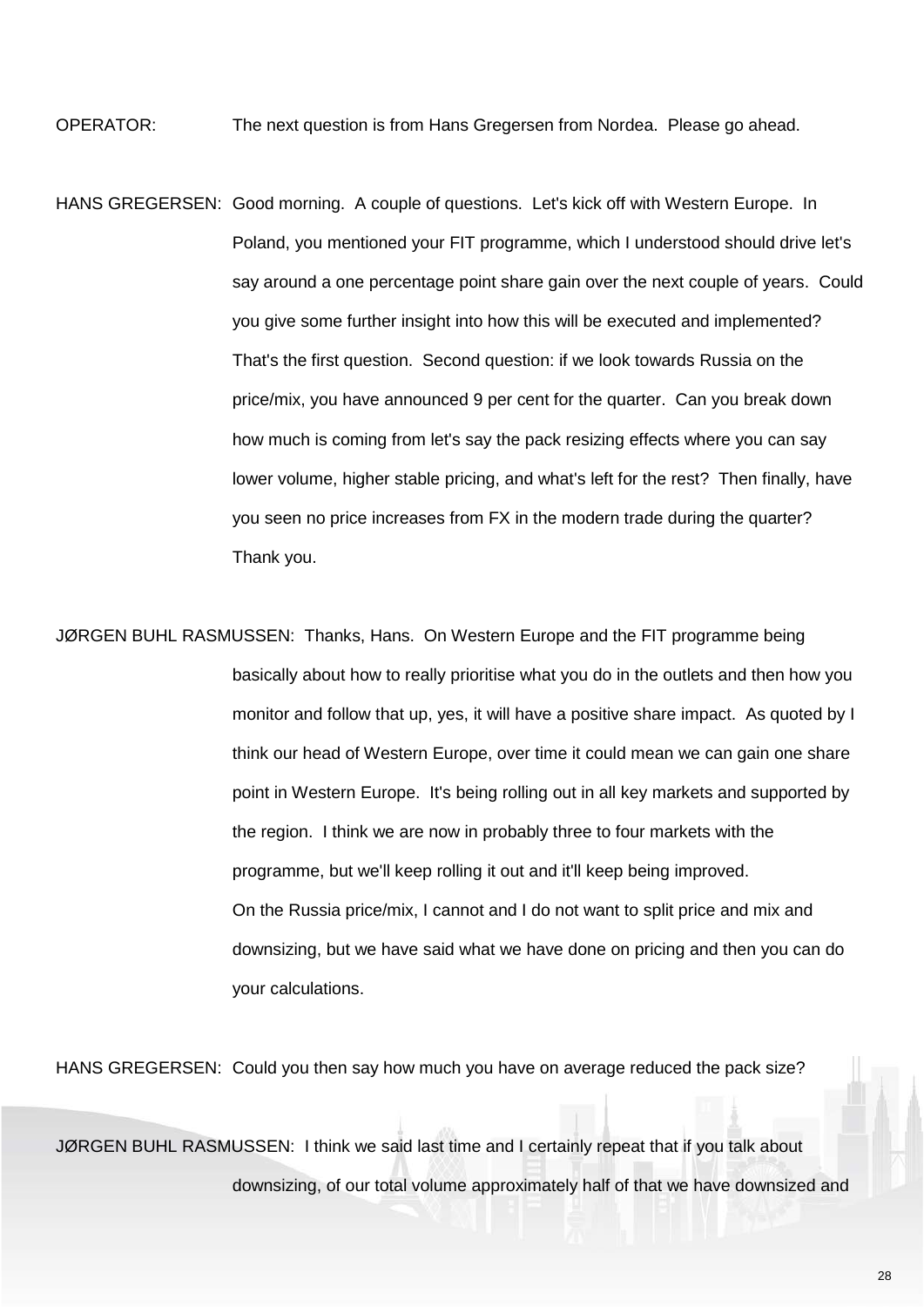you can say we have downsized by 4 to 5 per cent on average on the different pack sizes.

On FX, I will only base my comments on what I see in Nielsen data and if I look at modern trade year-to-date, their pricing on average is not up a lot.

HANS GREGERSEN: And year-to-date, how far up is that?

JØRGEN BUHL RASMUSSEN: When you say FX specifically or --

HANS GREGERSEN: No, you said the AC Nielsen data. How up-to-date are they?

JØRGEN BUHL RASMUSSEN: They are pretty much up-to-date, so we have September data.

HANS GREGERSEN: Thank you.

JØRGEN BUHL RASMUSSEN: I think we can take one more question, a last question.

OPERATOR: The last question is coming Frans Hoyer from Jyske Bank. Please go ahead.

FRANS HOYER: Thank you very much. I noticed the BSP1 programme and the cost effects on the P&L. Could you talk about the benefits and how you see them building up so far and at what point more specifically over the next several quarters do you see the benefits matching the level of costs, please?

JØRN P JENSEN: In general, there's no changes when it comes to how we think costs nor benefits from the BSP1 programme, so it is all-in-all quite neutral to the business this year. Next year when we will have basically from the end of Q1 more or less all scale markets in Western Europe on the platform, we of course should start to see more